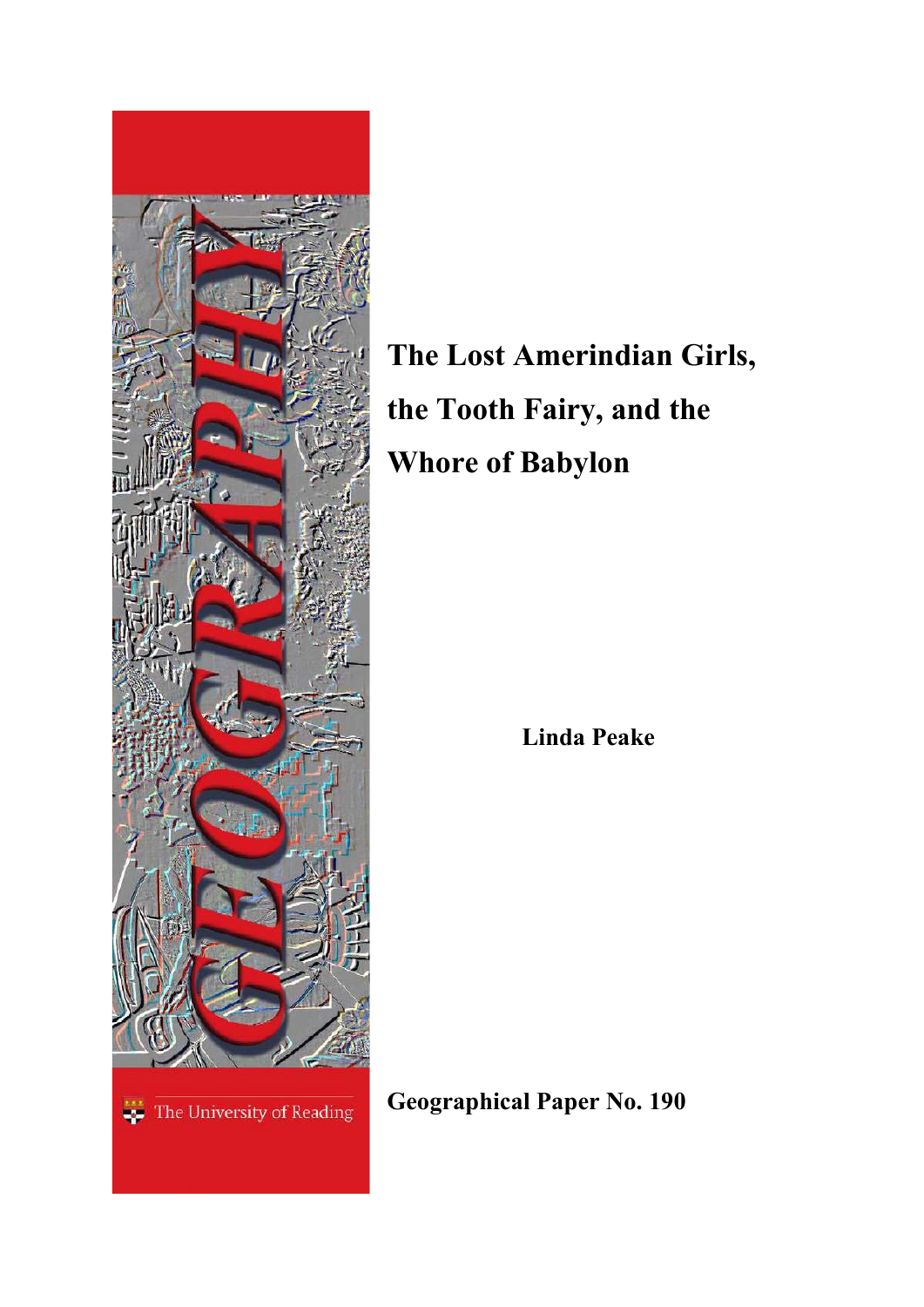# **The Lost Amerindian Girls, the Tooth Fairy, and the Whore of Babylon**

The text of the 33<sup>rd</sup> Norma Wilkinson Memorial Lecture delivered on 2<sup>nd</sup> December, 2009.

# **Geographical Paper No. 190**

## **Linda Peake**

Department of Geography, University of York, Canada lpeake@yorku.ca

January 2010

Series Editor: A.M.Mannion A.M.Mannion@Reading.ac.uk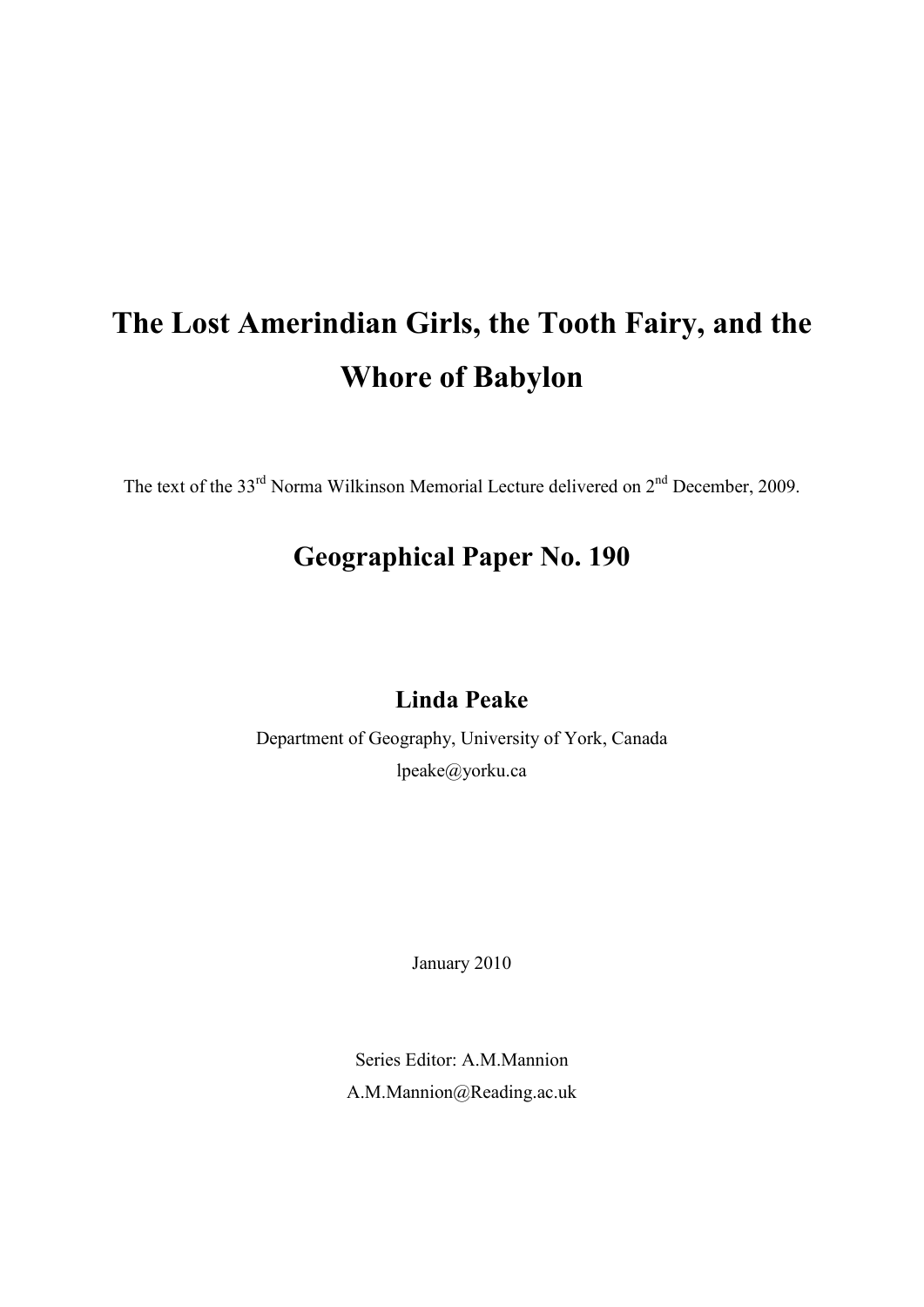#### **Introduction**

I would like to start by thanking the Geography Department for inviting me to give the Norma Wilkinson talk and, indeed, for inviting me back. I completed my BA and PhD here at Reading, over three decades ago, and it is a delight and privilege to be back where I spent a number of happy and productive years. It was a time and place where my political and academic interests all came together through my PhD in political geography and through my activities in the then Labour Party (many hours were spent copying the local ward newsletter on the Geography Department banda machine!). It is also when I started to adopt feminism into my academic work, and when, 30 years ago, I first went to Guyana.

And it was in Guyana that this talk developed. I was there for three months this summer working with Red Thread, a women"s organisation, with whom I have been involved for over two decades. I had been having various conversations with Karen de Souza, the co-ordinator of Red Thread, about what was going on in the country, in the course of which she had uttered various phrases to me, about lost Amerindian girls, about the tooth fairy, and about the whore(s) of Babylon. I wrote them down, thinking one day they would speak to me. I didn"t have to wait long. The next week an email came from Ruth Evans inviting me to give the Norma Wilkinson presentation; ah, serendipity I thought....it was meant to be.

Let me start by telling you a real story. One of my earliest memories as a little girl, about 7 years old, was one day at school when we were told that we would be making saucers out of *papier maché*. I distinctly remember being so excited that finally the grownups were going to show us how the real world worked, how things were made. My *papier maché* saucer looked nothing like a real saucer but I wasn"t worried; I knew that the real saucer must be inside the *papier maché* one. My parents tried to assure me that it wasn"t the case – that what I was looking at was the real saucer. But I didn"t believe them. I wasn"t fooled; I was angry. How could anyone perpetuate such a huge con on unsuspecting children - that we would accept these poor substitutes for the real thing? I could not accept it. I ripped the *papier maché* saucer apart, and I cried my eyes out.

1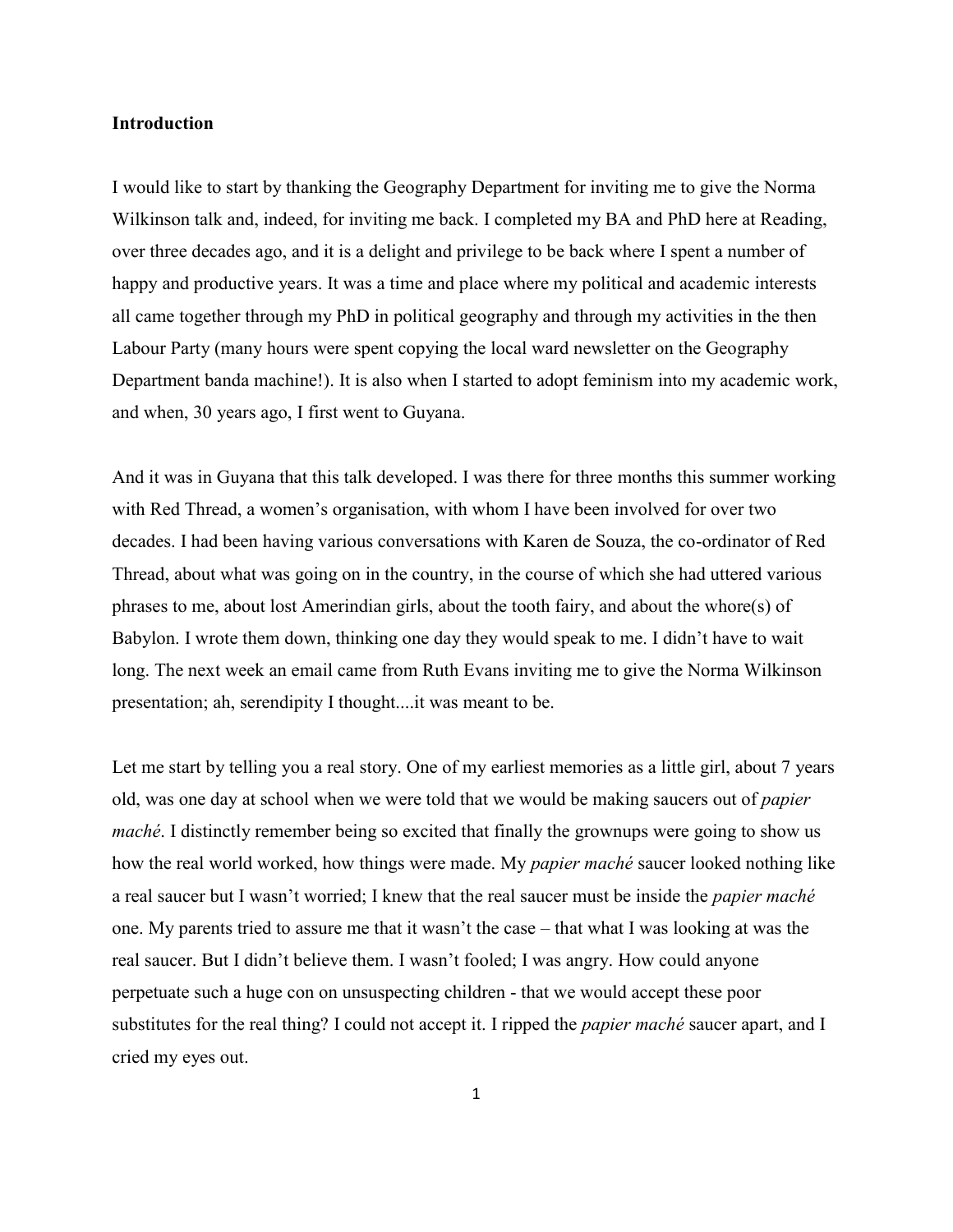What I want to do now is tell you another real story, a parallel story, about poor substitutes for the real thing, of bringing together the believable and unbelievable, a story set in Guyana, a story about *The lost Amerindian girls, the tooth fairy, and the Whore of Babylon*. Although it was not my intention, it is a title that smacks of magical realism, of bringing together the credible and the incredible, of having to question what you consider is real and suspend rational understandings to make room for the fantastic, because the things I want to talk about, about what is being done in the name of development in Guyana in the  $21<sup>st</sup>$  century, cannot really be taking place, can they?

But magical realism isn"t really a credible analytical framing for talking about what is done in the name of development, is it? Let me claim a more credible intellectual basis. Maybe I should just say that I am giving a feminist critique of both development and post development. But that would mean telling a somewhat different story, and I don"t think feminism has yet comprehensively engaged with questions of suspending belief, and moreover, its engagement with development is a tainted one. So why not let me turn to magical realism, what Matthew Strecher (1999: 267) has defined as, "what happens when a highly detailed, realistic setting is invaded by something 'too strange to believe'." It may not function with the strict precision expected of theoretical frames but it serves my purpose, and its anchoring in the senses, in everyday affective states, gives it an analytical power that should not be underestimated. Guyana.

So let me start by telling you about Guyana. It is not, as some of you may be thinking, in Africa. It is not Ghana or Guinea. But it is an African story, and an Indian one, and an Amerindian one. And until 1966 – and arguably beyond - it was a British one. So it is also a story about the colonial and the post colonial. It"s a story that started post 1492 in the very crucible of modernity, the Caribbean and its Black Atlantic (Gilroy 1993), and it is one that is underwritten by a non-white and violent human bodily history steeped into the land and the sea (McKittrick and Peake  $2005$ ).<sup>i</sup>

2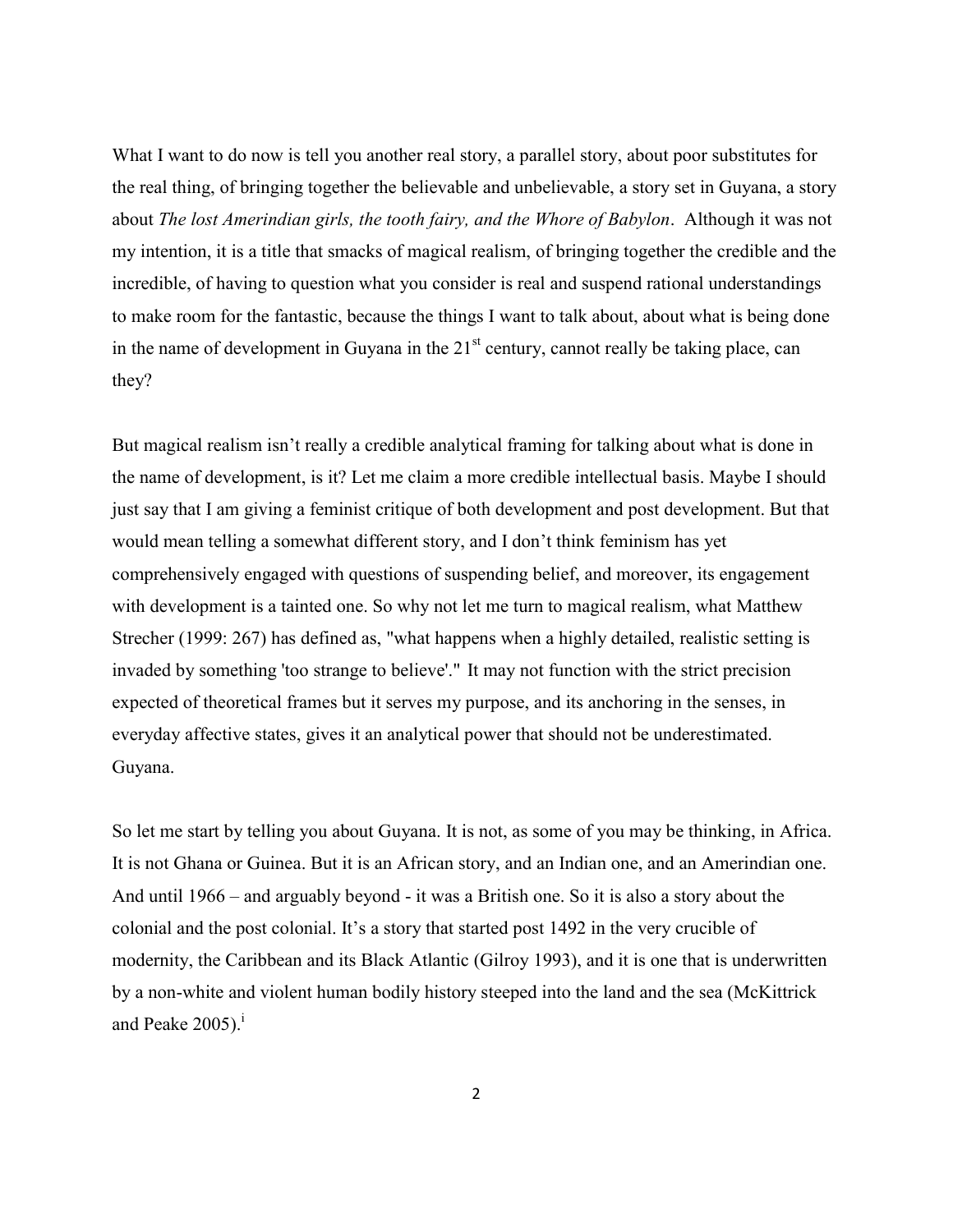You may not think that you know this country - it rarely reaches the pages of *The Guardian* – but you do. You know it through its mythical name of El Dorado. You know of it through the travels of Sir Walter Raleigh who first landed there in 1595 (Goutier 1995) and brought back his own stories of the elusive city of gold, El Dorado. These reports caused Dutch, English and French traders to be attracted to what was then called Guiana and for 200 years they fought over the territory, for it to be finally ceded to the British in 1814 (DeWeever 1932: 3). Innumerable others followed in their tread, mapping, listing and categorising the country's bountiful resources of water, land and gold. You might know it through the reports of the Schomburgk brothers (1840; 1841a, b, c; 1923) sent by the Royal Geographical Society in the 1830s, through the novels and autobiographical tales of Evelyn Waugh (*A Handful of Dust, Ninety Two Days, When the Going was Good*), or through the table top mountains of the film, *The Lost World*. More recently you know it through David Attenborough"s (1948, 1956) *Zooquest to Guyana* and the BBC series *Land of the Jaguar*. You know it through the 1978 disaster of the tragic deaths of 909 people in Jonestown. Through the 1980 assassination of Walter Rodney, political activist and author of *How Europe Underdeveloped Africa*. You know it all too well through Demerara sugar, Tate and Lyle, and the Tate museums scattered across the British landscape, built from the profits accrued through slavery. Most recently you probably know it through the negotiations about a Low Carbon Development Strategy taking place between countries of the global south and north. And you could know it through the poetry of Martin Carter and the novels of Wilson Harris and Pauline Melville, to name just a few of the literary geniuses the country has produced.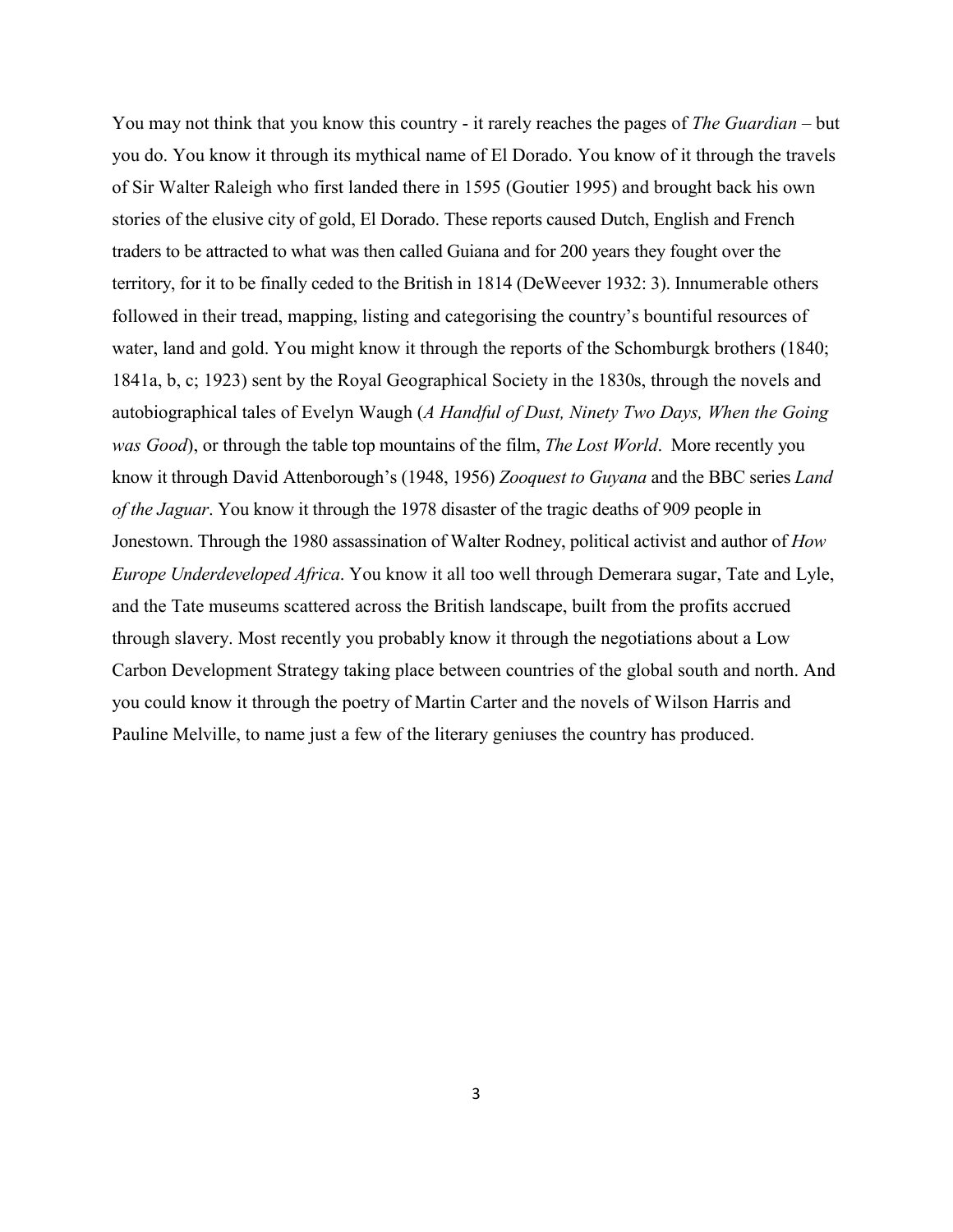

Figure One. Map of the location of Guyana

Situated on the northern shoulder of South America, and the only English speaking country in the continent, as well as home to a number of Amerindian languages<sup>ii</sup> - Macusi, Patamona, Wapisiana, Arawak, Warrau, Carib, Wai Wai, Arecuna - Guyana shares its boundaries with Surinam (formerly Dutch Guiana), Brazil and Venezuela. It is approximately the same size as Britain but has a population of fewer than one million. The British plantocracy largely departed after Independence in 1966 leaving a population of Africans, descendants of slaves, and Indians, descendants of indentured labourers brought from India after the abolition of slavery in 1836, and Amerindians, the country"s original inhabitants.

So....development in Guyana. Although development<sup>iii</sup> as an ideology has fallen out of fashion with many intellectuals, not only of its desirability but of its feasibility, it remains triumphant in global politics as does its effects on people in the South, many of whom indeed are struggling to be incorporated into development.<sup>iv</sup> This is also not to deny that so many people still seem to need to believe in development, despite its incorporation of things I consider are "too strange to believe'.<sup>V</sup> Development, in this sense, can be thought of as the modern day **tooth fairy** - a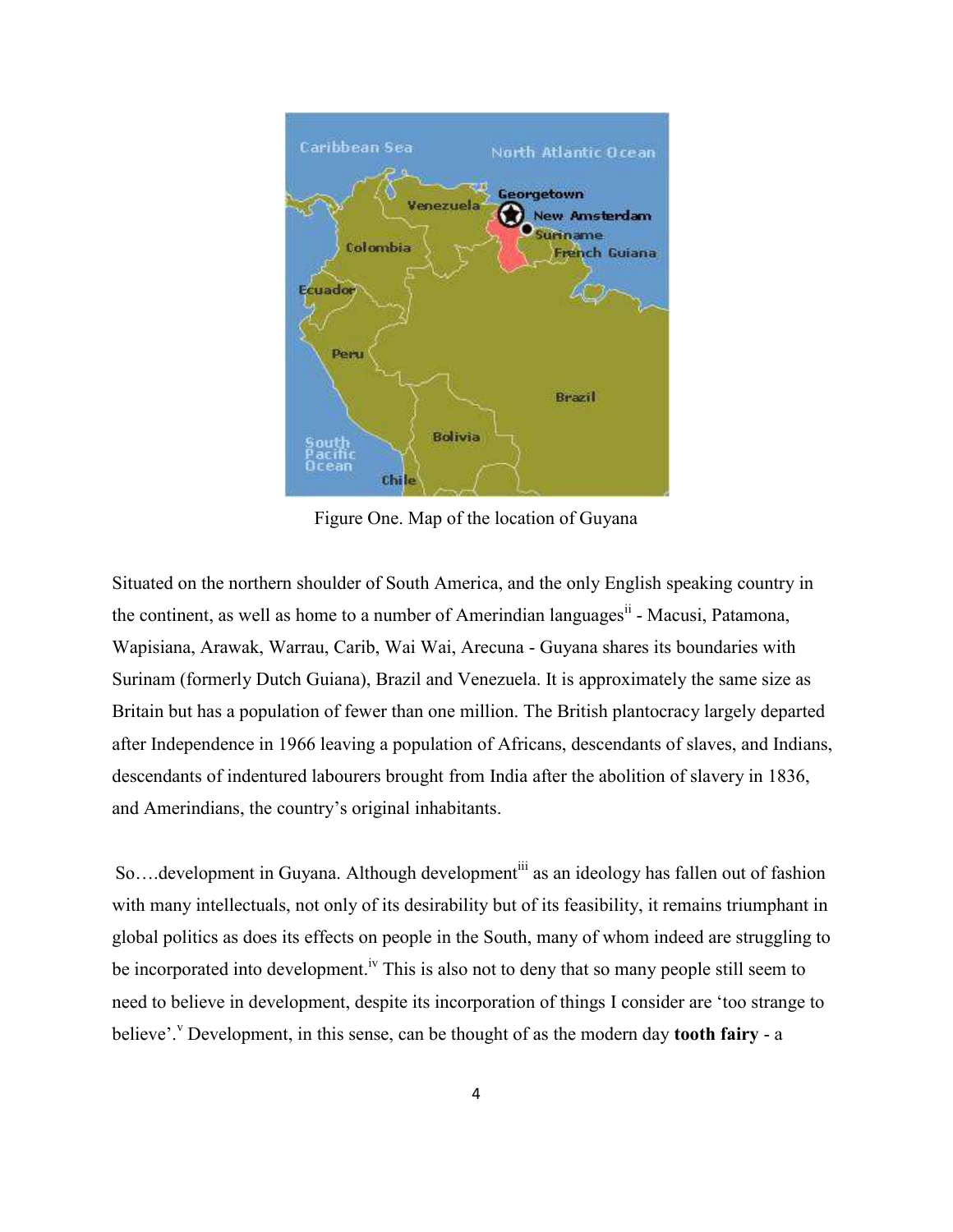supposedly benign but mythical object, perpetuated across generations, that carries with it the promise of money, or material betterment.<sup>vi</sup>

While the colonial period in the Caribbean did indeed result in material betterment for the colonizers, the late 1970s and early 1980s were also a time of tremendous optimism in the postcolonial Caribbean, a period though that was derailed by the squashing of the Grenadian revolution in 1983. I first went to Guyana in 1980 – a pivotal year in the country when the promise of an independent nation state was also effectively extinguished with the assassination of Walter Rodney, a leading figure in the Working People"s Alliance. Since then Guyana has been embroiled in a downward spiral of development, of structural adjustment, structural adjustment with a human face, good governance projects, the Millennium Development Goals, and now the PRSP (Poverty Reduction Strategy Policy).<sup>vii</sup> These capitalist projects of development<sup>viii</sup>, played out in a nation state that has a racially divided populace entrenched by political parties determined to benefit themselves, have become increasingly and inextricably entwined with neoliberal practices of globalization, not least those of narco-economics.<sup>ix</sup> Their entanglement is manifested in a messy set of development practices lacking coherence and unity, some visible and grandiose, others subtle and discrete, many of which lie in the realm of "beyond belief", and which have resulted for the vast majority of the population not in material betterment but rather in both absolute and relative poverty<sup>x</sup> and an entrenchment of "legacies of exclusion and marginality" (Kamugisha and Trotz 2007: i).<sup>xi</sup> So let me turn now to examine just one of these legacies to focus, arguably, on those most excluded, namely the children and youth of Guyana, and specifically among these, Amerindian children and youth and among these, Amerindian girls. The emerging interface of gender, racialised ethnicity, class, children and youth is indeed the backdrop against which Guyana"s future will be determined.

The lost Amerindian Girls.

I use the phrase **the lost Amerindian Girls** as a term that references a narrative of social exclusion of children and youth. How are they lost? I want to argue in a number of ways.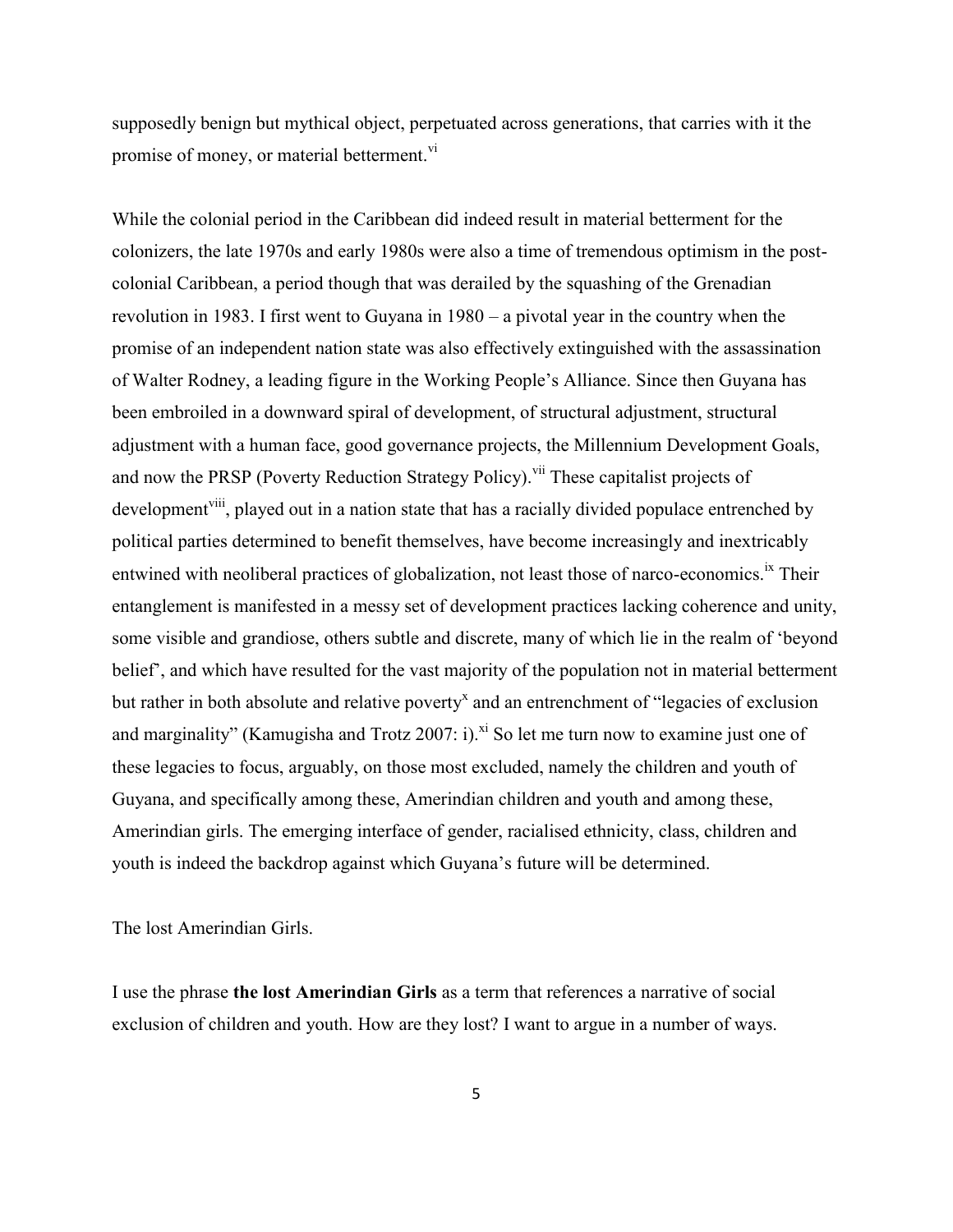The story of Guyana has invariably been a story of the coast, an area populated by both African and Indian Guyanese. Living predominantly in the hard to access interior in small communities in the North West and along the Venezuelan and Brazilian border areas and in the Rupununi savannah, the Amerindian peoples of Guyana are politically and geographically marginalised and have fallen below most radars. Although comprising almost 10% of the population (approximately 77,000), the economic and social welfare of Amerindian people has never been a priority, largely as a result of racism and plain neglect (see Mentore 2007) and their contributions to the nation state have been erased, the Rupunini uprisings in the late 1960s largely expunged from social memory. Although electoral games have resulted in technology being delivered to these communities: chainsaws, boat engines, television sets (as village property) and more recently, solar panels, the problems of fuel and maintenance remain<sup>xii</sup>, and many live a life of basic subsistence. The majority are involved in shifting agriculture (farms can be 3-6 miles from habitations), hunting and fishing, although some may travel to other communities or to Georgetown for waged work or to go to secondary school. Other occupations include gold mining for males, small scale crafts for both men and women and sex work and domestic work for women.

Adolescence is a particularly vulnerable period for girls; it is a time when the world expands for boys but contracts for girls.<sup>xiii</sup> Amerindian girls can look forward to a life as a farmer and mother. Just as for Indian and African girls in Guyana their only legitimized path into women hood is through motherhood. But those who leave their villages, enticed by stories of earning wages as waitresses or other legitimate forms of employment often enter into the murky world of the sex trade. It is a commonplace trade run by coastal "business" people , both men and women, who deceive and cajole girls to leave their villages and work on the coast (Marcus *et.al.* 2004).<sup>xiv</sup> After only a day or two they are told they have to engage in sex work and are commonly held against their will and prevented from leaving and moved between locations to prevent them from being detected.<sup>xv</sup> This is arguably the most investment that has ever been put into Amerindian girls' lives.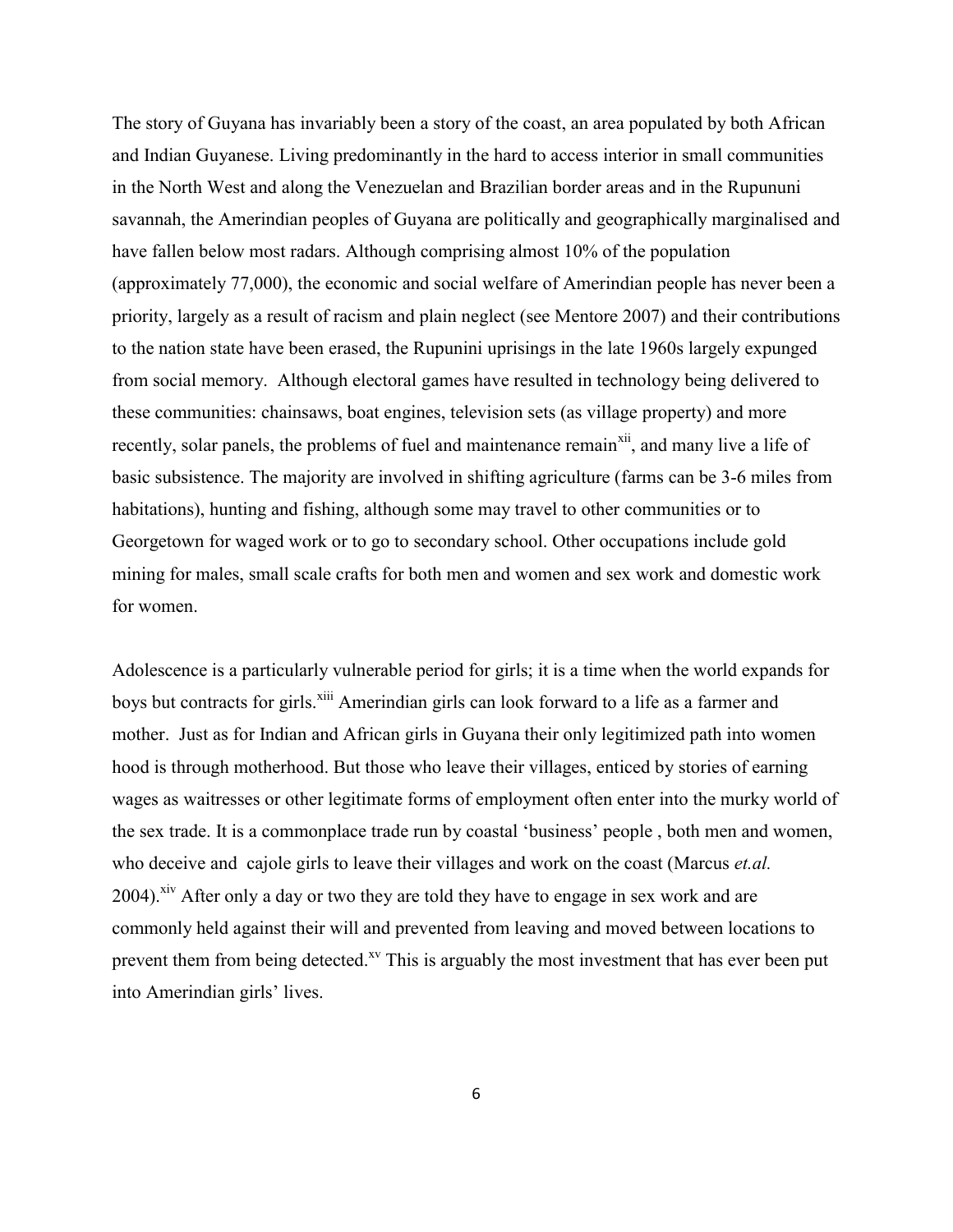Here is one girl's story that happened this summer. Brought by a 'business' woman from the Brazilian border town of Lethem, where she had been living unhappily with her father and stepmother, she was taken to a restaurant in a village on the coast where one other Amerindian girl was staying. The next day the business woman took her to stay at her house further along the coast. A concerned person in the girl"s village, contacted a Red Thread woman with some information about her departure, who after a little detective work found where the girl was and went to visit her. Both the girl and woman reassured her that all was well, that the woman had felt sympathy for the girl"s plight and had brought her out to have a better life; no mention was made of the stop at the restaurant. A few days later, checking on the girl, she was found to no longer be at the woman's home and was found at the restaurant instead, ready to start working. The Ministry of Social Services was called in and after discussions with the girl"s father she was put on a bus, alone, back to Lethem. It is incredible that in 2009 the only solution by the state is to send her back, most probably for her journey only to start all over again. Where is she now? In lives characterised by movement many remain undocumented. However, even when in situ Amerindian girls can be lost. They are often lost in education. For example, in the interior there are now a number of secondary schools for Amerindian children so that they do not have to travel to Georgetown to access education beyond the primary level, but given the distances they have to travel they most often have to board. If they fail a grade, however, they are not allowed to stay in the boarding residence so unless they live locally they have to leave the school. One study (Das 1996) states it is these very girls who have to leave school who end up in Georgetown. It is incredible that in 2009 education policies for Amerindian children are so inflexible that failing can only result in expulsion, a lack of access to education, and a denial of a basic human right.

Indian and African girls do not fare much better. Although, ostensibly, education in Guyana is free parents have to pay for school uniforms, books, journey to and from school, school lunch, exam fees, and now extra lessons. Extra lessons, if a child wants to pass school exams are *de rigueur*. Even with extra lessons pass rates for the CXC exams are abysmally low. Figures that are repeatedly bandied about in international development reports about the high level of literacy in the country are simply untrue. They speak to an era in the 1970s and 1980s when Guyana had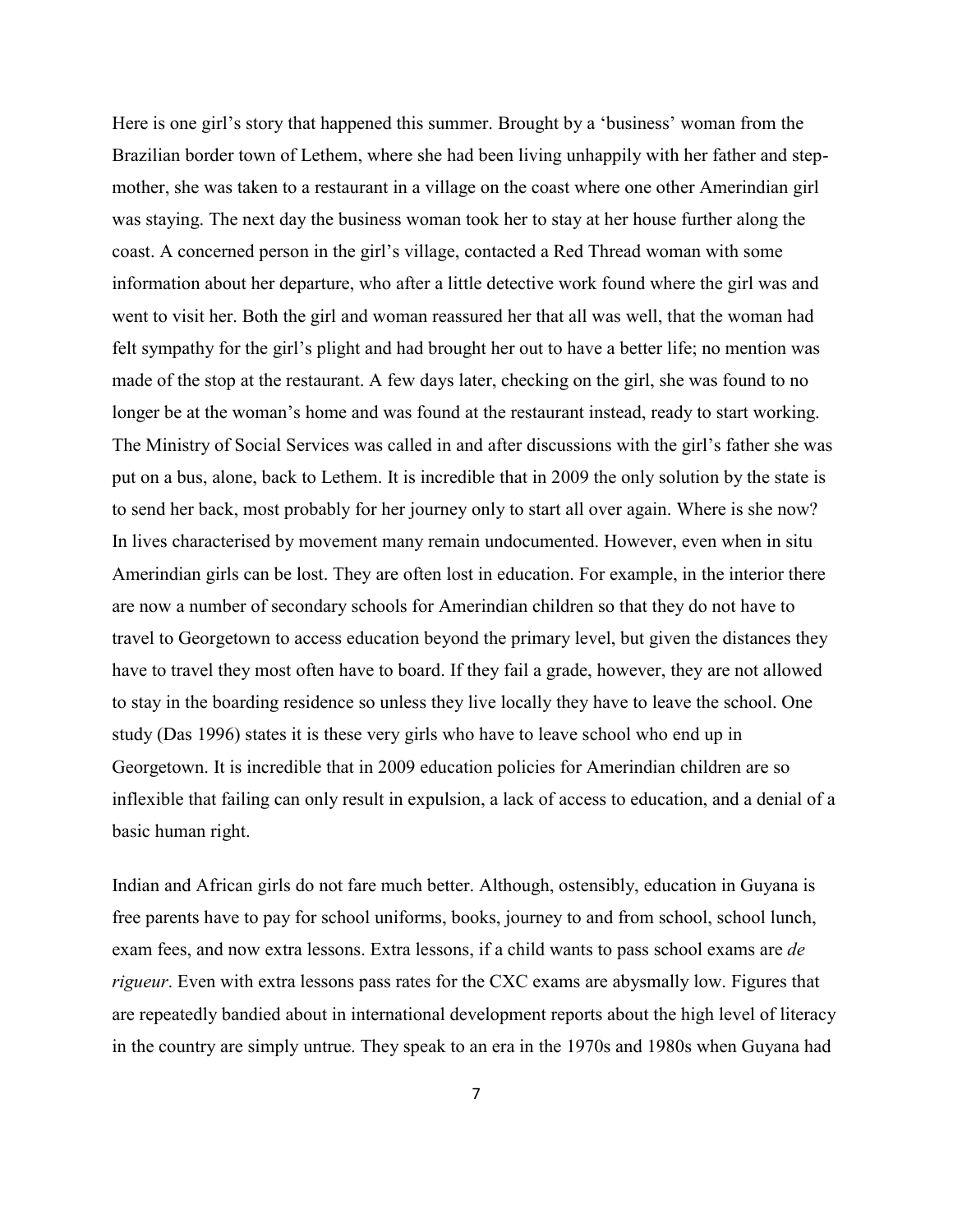some of the best schools in the Caribbean. Recent figures from the UNDP indicate that adult levels of literacy (% aged 15 and above, 1999-2006) are 98.5% for females and 99.0% for males. These percentages are identical to those for the United Kingdom.<sup>xvi</sup> Well if you do not believe them for the UK are you going to believe them for Guyana? They are, to put it simply, wrong. In fact they could not be more wrong. It is indeed unbelievable that the UNDP could get these figures so wrong. A 1998 study (Jennings 1998) came to a very different conclusion; conducted on 3,000 young adults aged 14-25 it measured functional literacy (ability to fill out passport and job application forms, for example) and confirmed what many already know - that there is a crisis of literacy among young people; 89% were considered to be functionally illiterate. <sup>xvii</sup>

In this era of global competition, technological change and increasing social inequality, the majority of these young adults did not even consider education all that important indicating that young people in general lack confidence in the future. After all, there are few jobs to apply for and those available will be given to those with the right political party connections. Indeed, it is estimated that only 2/3 of Guyanese children attend school (both primary and secondary) (Educare 2008; 17).<sup>xviii</sup> Apart from the cost factors boys drop out of school because of the lack of economic opportunities afforded them; street life with the promise of integration into a drug culture and money is much more immediately gratifying. Girls often drop out of school because of pregnancies or family duties. And although, assuming they have support to deal with baby care, they can return to school, there is still no programme response in the country to pregnant girls dropping out of school, "intimating that [for girls] society is still dealing with the issue of stigma, rather than a right to education" (Watkins *et.al*. 2007: 51).

Girls and boys are also lost in the current economic juncture in which companies have stopped hiring and whole industries are downsizing or closing down. Most of the legitimate industries in Guyana have not been able to survive the economic downturns of the last decade and the current financial crisis.<sup>xix</sup> It is the drug trade in cocaine that now fuels the Guyanese economy, and although official figures might want you to believe that economic growth is taking place it is a jobless growth; money laundering is not known for its support of a policy of full employment.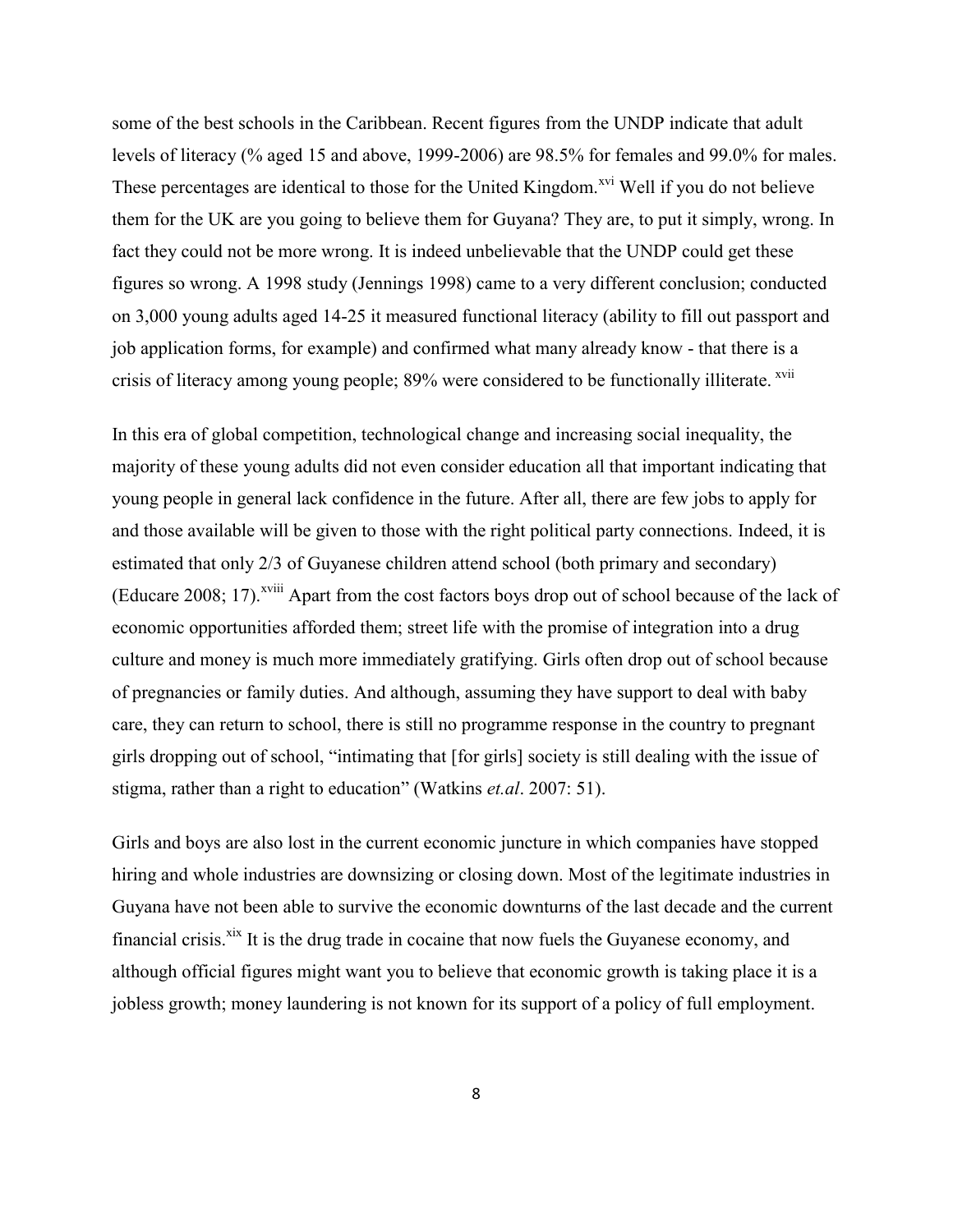Children are also lost in the current crisis in care that has arisen from parents migrating (or other forms of separation) and leaving children behind, either with relatives or friends (what Red Thread refers to as child shifting) or in residential institutions.<sup>xx</sup> With households already overstretched and institutions ill equipped to cope, children are increasingly vulnerable to violence, to sexual and economic exploitation.<sup>xxi</sup> Many of these are from destitute and abusive homes and increasingly are AIDS orphans (the Caribbean, especially Haiti and Guyana have the highest levels of HIV / AIDS infection rates outside Africa).

#### Red Thread and development in Guyana.

Is this what passes for development in Guyana? Is development actually taking place? Here is what some of the women associated with Red Thread have to say about development in their country. What follows are four transcripts of abstracts from interviews I conducted in August 2009 with Jocelyn Dow, Andaiye, Karen de Souza, and Nicola Marcus. Each was asked only two questions<sup>xxii</sup>: What is development? And, is development taking place in Guyana?

#### Jocelyn Dow

**Jocelyn:** The current hat I wear is that I have been a board member for something called the Guyana Citizen's Initiative, which was an organization that came about around the flood of 2005 unfortunately after the Tsunami, so nobody gave a lick. And I used to be the former Chair of the WEDO Board (Women, Environment and Development Organization) that did a lot of work around the UN conferences from 1991 to the conference on Food and Monterey and so on. So I have spent a lot of time listening to governments and other actors talking about development and the right to development. Now, what do I think about development? Well, I know what I think of under-development and that is that it"s a completely awful experience for countries and persons since it so negates any human potential and country potential. And so, by the same token, I think development has to be seen as the capacity, the wherewithal for a person – woman or man – to live to their full human potential, which means that they have to access to healthcare in the first instance, education, and the opportunity to find the kind of work that is, you know, commensurate with their education and their aspirations. So, this is one area of development that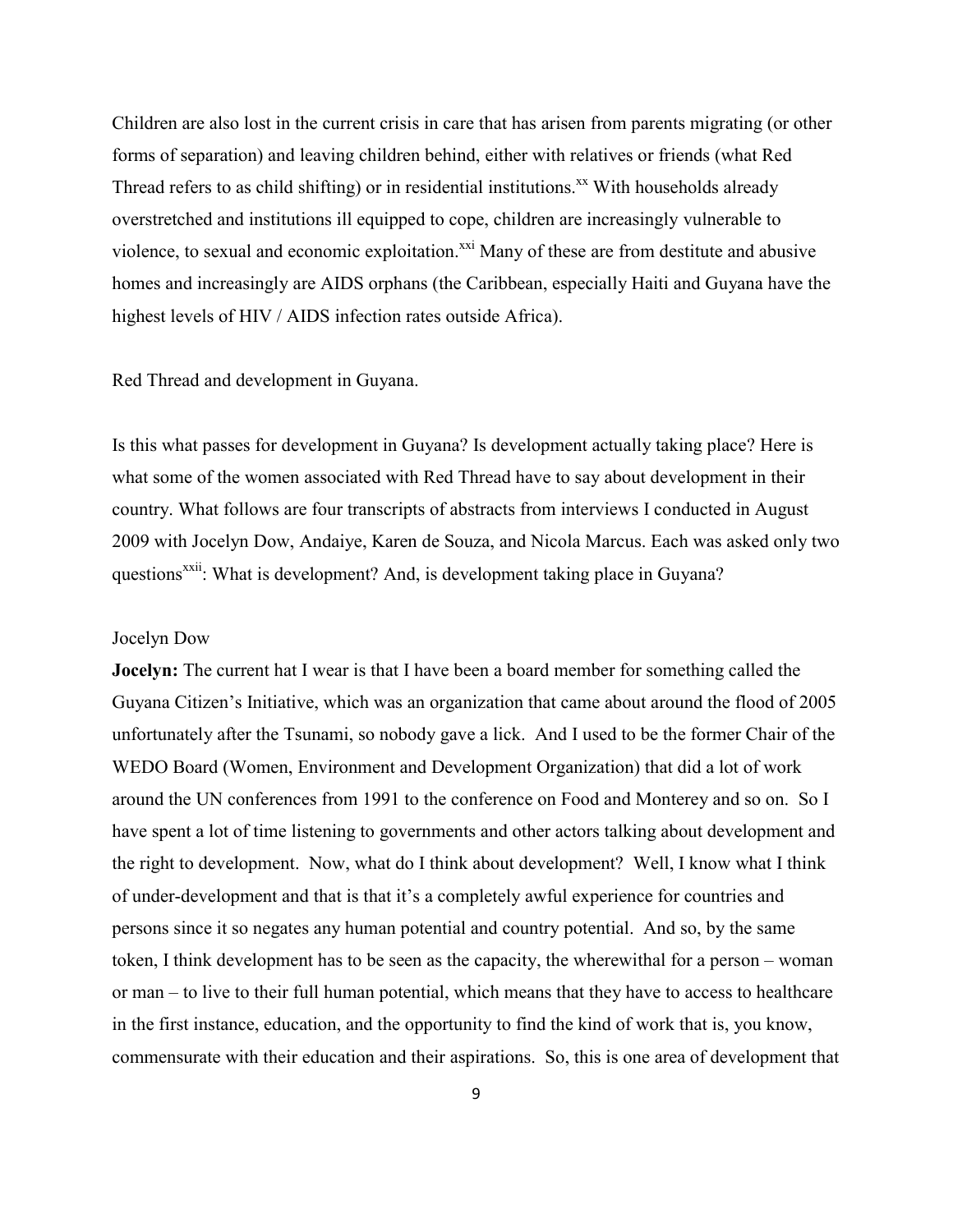I think is absolutely vital. I think the other thing about development is that we tend to see it as something to do with per-capita income and gross domestic product and so on. Well we know that unless we have equitable distribution of those monies and opportunities then you can have a very skewed development as many of our countries have at the moment. So for me, the struggle for development will be ongoing because it will be a class struggle, it will be a gender struggle and it will be a struggle no doubt between those that are young and those that are old and established. So that it is multi-dimensional in every aspect and it's something in which we all have to engage. If we really believe that every human being has the right to live to his or her full potential this must also be in harmony with nature. So now what we can assume to be development cannot be, importantly, at the cost of the environment and nature itself.

#### Andaiye

**Andaiye:** I don't know how to answer the question because when people are talking about development they seem to me to be talking about a version of the world as we know it now, but with things happening better, right? So that there's more whatever, more money, there's more well being, and so on. I really still belong to those politics where what you want to do is overturn the world as you know it. So you"re talking about a radical alteration of all power relations. And that to me is the only context in which anything that I would consider development, whether in money terms or in terms of the human spirit or any of those things. Those are the only conditions under which I can see it happening. For the rest you"re only talking about umm – what is it when they talk about sustainable development? What do they say? They're talking about making sure that you don't cut down everything. You know that stuff. To me, that's not for me development. And I think it's because we've all turned so hopeless, I mean literally hopeless, about the possibility of radically changing the world that we chat this other stuff. But it doesn"t make any sense to me. I mean I certainly would not spend my life fighting for those things.

### Karen de Souza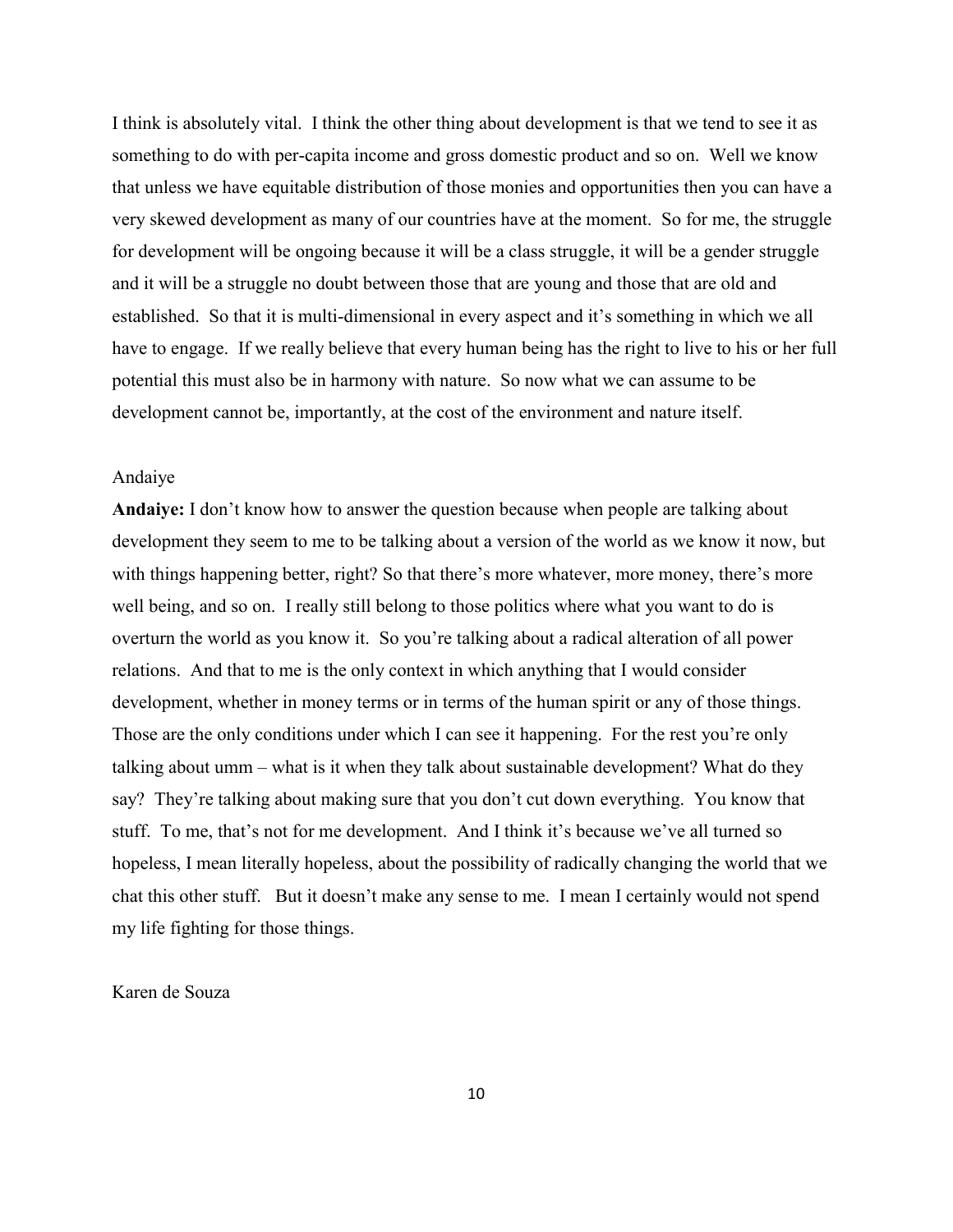**Karen:** I think of development as the means by which people's status and people's relations are improved. And those means will take different forms depending on the situation we"re talking about.

Linda Peake: Can you be a bit more concrete about what you mean?

**Karen:** I would say, for example in the context of Guyana, development might mean electricity that is reliable, water that is clean and reliable, that people have the means to live comfortably without having to work excessive hours. That I guess would refer to people living on the coast but it is a very different thing for people living in the hinterlands of Guyana because there are ways in which we romanticize a lot of the non technological culture of Amerindian peoples. But the lack of technology in those communities makes life very difficult. The problem there is that we have not had any conversations that begin to approximate a way of working through what development in those communities might mean. Does it mean that they have the same kinds of consumer goods, have access to the same kinds of consumer goods that are available on the coast? Does it mean that there are more labour saving devices in the community? We don"t know what development means in that context when we are talking about a culture that is different from a western culture that dominates on the coast. So there are many ways in which trying to conceive of development or the process of development requires rather different considerations depending on the place and the thing that you"re talking about. **Linda:** And would you say that development is taking place in Guyana?

**Karen:** I would say it is not taking place largely because the vast majority of young people have no hope in the future. And they, certainly the young people that I am in touch with in various communities around the coast, don"t have a plan for the future, which is a plan that keeps them in Guyana. Because they really have no prospects that they can see.

#### Nichola Marcus

**Nichola:** We can use the country for example. Our government would like to say that we"ve made a lot of developments. For them development, in terms of bridges and schools – they"ve built a lot of schools and so they would like to say that we have made a lot of developments in that area since there were a lack of schools. But school for me doesn"t mean the building it means more than that. And what we have is a lot of buildings and no school because you have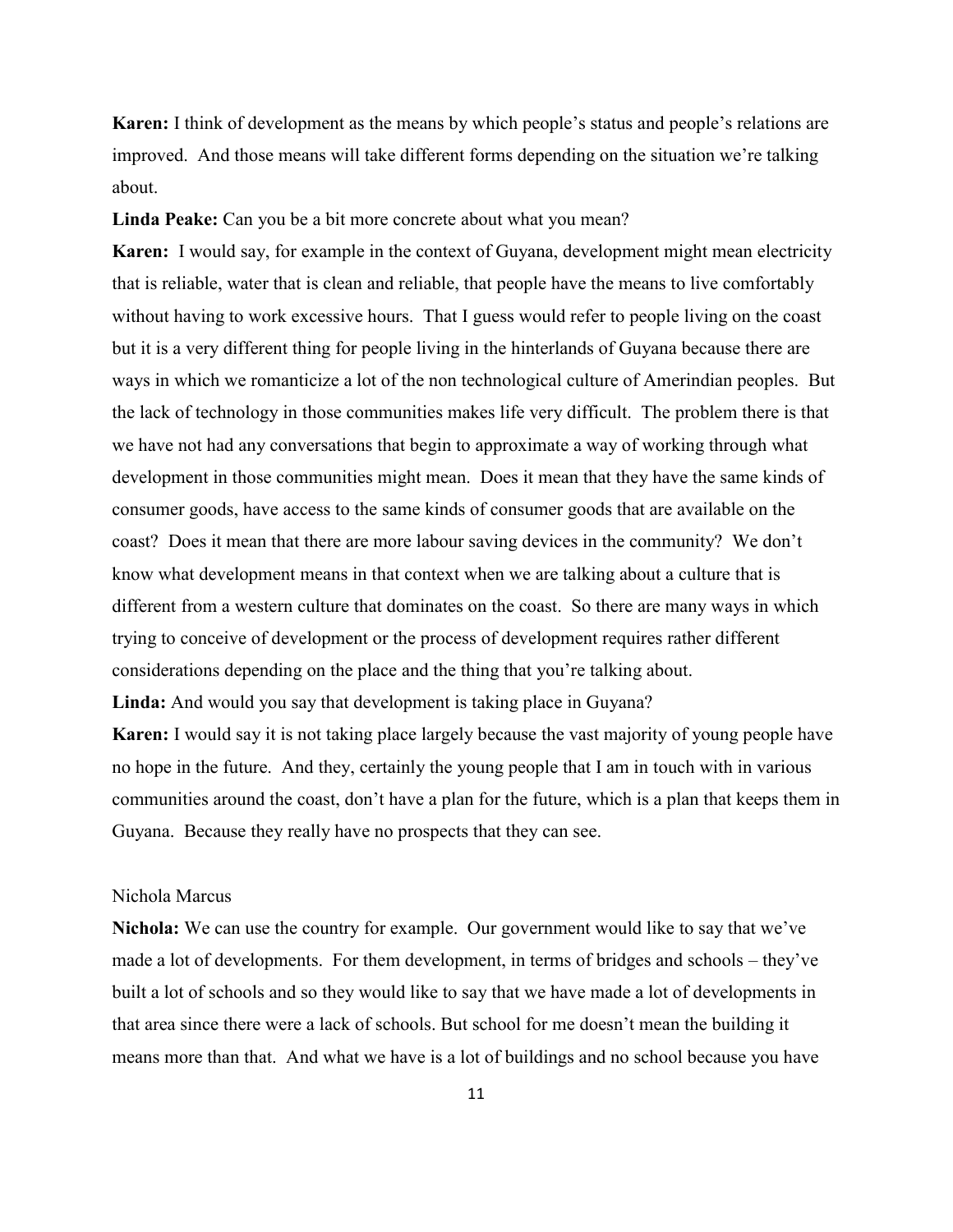students in the schools but no teachers. And in some cases you have teachers but there"s not much teaching taking place. For example, the English language. The teacher"s themselves do not know the language well enough to teach it to the children. So that for me is not development. […] Again, the state of the country. The level that poor people are at. That people have to choose between sending their children to school and feeding them. So, if we are going to talk about development in a country these are the things that we need to look at. If there"s development taking place then everybody should be able to benefit. And, at the moment, that is not what is happening. And so development, for me, should start from the bottom up. And that"s not what is happening. And until people could look at […] that we talking about what"s happening in the economy and until we could look at the economy from the household and then reaching the national level then to me there"s no point because poor people are still suffering.

Even within these short interviews there is obviously a range of views on what passes for development, but what all four women state is that development is not taking place in Guyana. But neither do they discount development. Their understanding of development is that of processes and practices that have to do with co-operation and synergy, with developing human potential, indicating that for them development fundamentally is not about the economic but the social and creating a viable society that leads to improvements in both the means and relations of development. It is about starting with the needs of households. It is about defining priorities on their own terms – about the right to participate, the right to work. It is, in the  $21<sup>st</sup>$  century, also about respecting nature, of taking into account the physical environment and the land. It is about inclusivity and recognizing the right to citizenship of all Guyana"s peoples. It is about independence and sovereignty. It is about dignity. Ultimately, it is about creating hope through a politics of the possible.

What has Red Thread been doing about development that has resulted in the neglect of children, exponential increases in rates of illiteracy, and the creation of hopelessness? Red Thread arose from the Working People"s Alliance and started its work in Guyana over twenty years ago in 1986 and has as its mandate working and organizing with poor women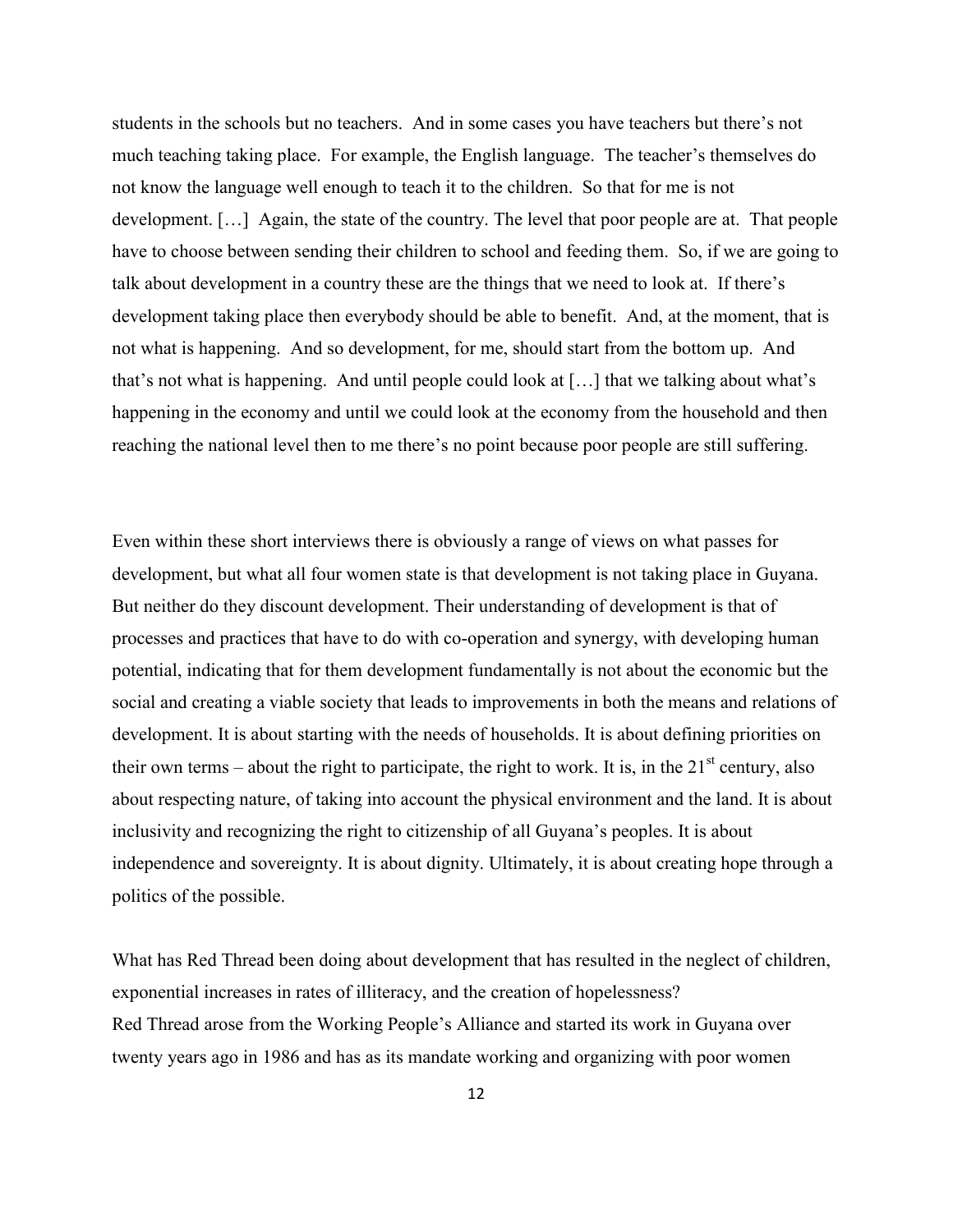across race and geographical location. Its mandate stretches beyond the local and national arenas, also playing a role in the Caribbean region and internationally through the Global Women"s Strike. Significantly it does not label itself an NGO, refusing to identify with the huge increase in the number of NGOs operating in the country and which, in Guyana stand in for civil society. With woman as its focus it has invariably ended up reaching out to socially excluded children. Over the years they have worked with children providing free school text books, supporting children with HIV/ AIDS, and have established literacy and computer classes and hot, nutritious meals for children in the local community in which they are based. They are also currently providing twice weekly literacy and computer classes to children from the Georgetown Drop In Centre, a home for children who for various reasons, including being physically and sexually abused, cannot live with their families.

To say that the latter is just a community based educational programme is to miss the point. Going to the Red Thread Centre provides these children with safe spaces; it is the only place these children can go where they know categorically that they will not be beaten. The beating of children is the norm in Guyana; attempts in 2006 by Red Thread and others to eradicate corporal punishment from schools was vociferously defeated…parents, school teachers, church leaders all decried the proposal resorting to the Biblical idiom of "spare the rod, spoil the child", a discourse that steadfastedly circulates in the country.<sup>xxiii</sup>

This safe space not only provides the children with access to technology, but with mentors and role models; it provides them with a community that says that they matter, that they are capable, that they are cared about, that they are listened to, that there is hope. Red Thread is providing them with human capital; while in the Red Thread Centre they have the time and space to be children. It provides a place where they can interact with their friends without suspicion, without feeling threatened. It is also providing these children with material capital; they are learning to read, write and use computers and are valued as future economic participants who are entitled to education and work. It is also developing their social capital; friendships and mentors and the freedom to build social networks nurtures their social, emotional and psychological development. Through friendships with peers and mentors they develop self confidence, gain a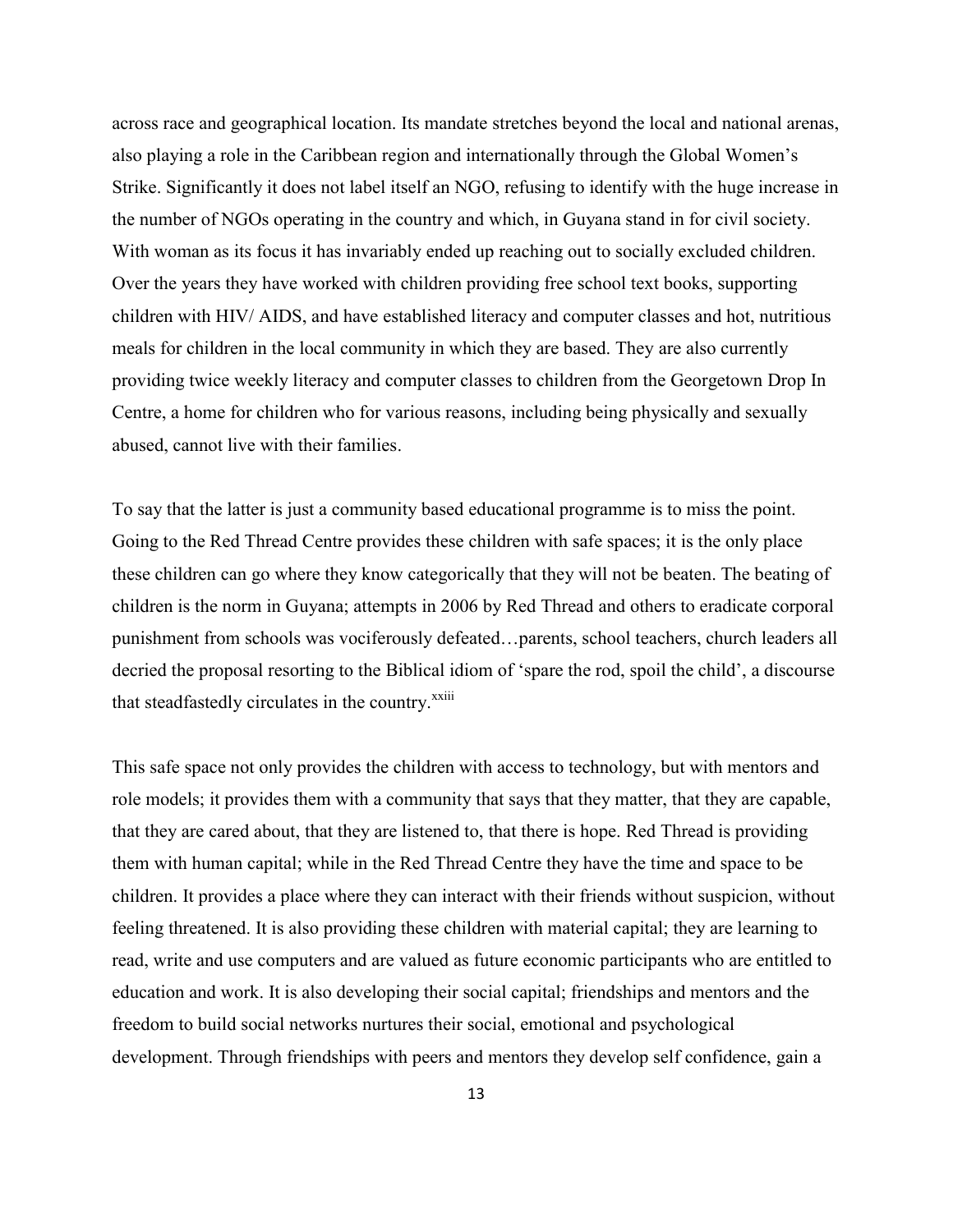sense of support, build communication skills, and access networks of information of ways of doing things differently. Gendered and sexualised stereotypes and abusive attitudes and behaviours are challenged: bullying is not allowed. They are told they have rights and that injustices against them will not be tolerated. So, for example, when two 14 and 16 year girls are caught fighting in the Drop In Centre and the staff take them to the police lock ups over night as punishment Red Thread challenges such practices that fail to treat children as children.

What is the evidence for these claims? The evidence is that the children keep on coming to the Red Thread Centre. They are confiding in the Red Thread women about their problems and personal issues. Not only that, they have now started doing homework. Can you imagine that? From going from living in situations of homelessness and abuse to not only going to school and staying in school but to actually wanting to do homework? How girls and boys pass through adolescence determines the futures of everyone around them – it shapes the health, education and wealth of each generation; but development in Guyana rarely invests in children. Investing in children is not a luxury; they are not a marginalized group to be pitied, they are the best and shortest route out of poverty (Plan 2009: 139).

But the spaces Red Thread provides – the physical, social and epistemological spaces – for the advancement of knowledge about progressive practices for development are not the norm in Guyana. As I was writing this (16<sup>th</sup> October 2009 in Guyana) Karen de Souza from Red Thread was asked to attend a meeting of the Peace Corps who are implementing projects for women and whose projects fall within the WAD / GAD approach, but are beginning to question it. WAD (Women and Development) and GAD (Gender and Development) are approaches to "incorporating women into development" still widely adopted by international development organizations despite having been heavily critiqued by organisations such as Red Thread and by academic feminists. As Trotz (2007: 72) states, "Gender equity and 'mainstreaming' of women's issues are offered up as good feminist practice – but [they are part of ] a practice that is bureaucratized, neutralized, and depoliticized, thus obscuring its conscription as an alibi for the entrenchment of social and economic policies that consign the majority of the ….population to permanent structural marginalization". Karen is not paid to go to this meeting, not even her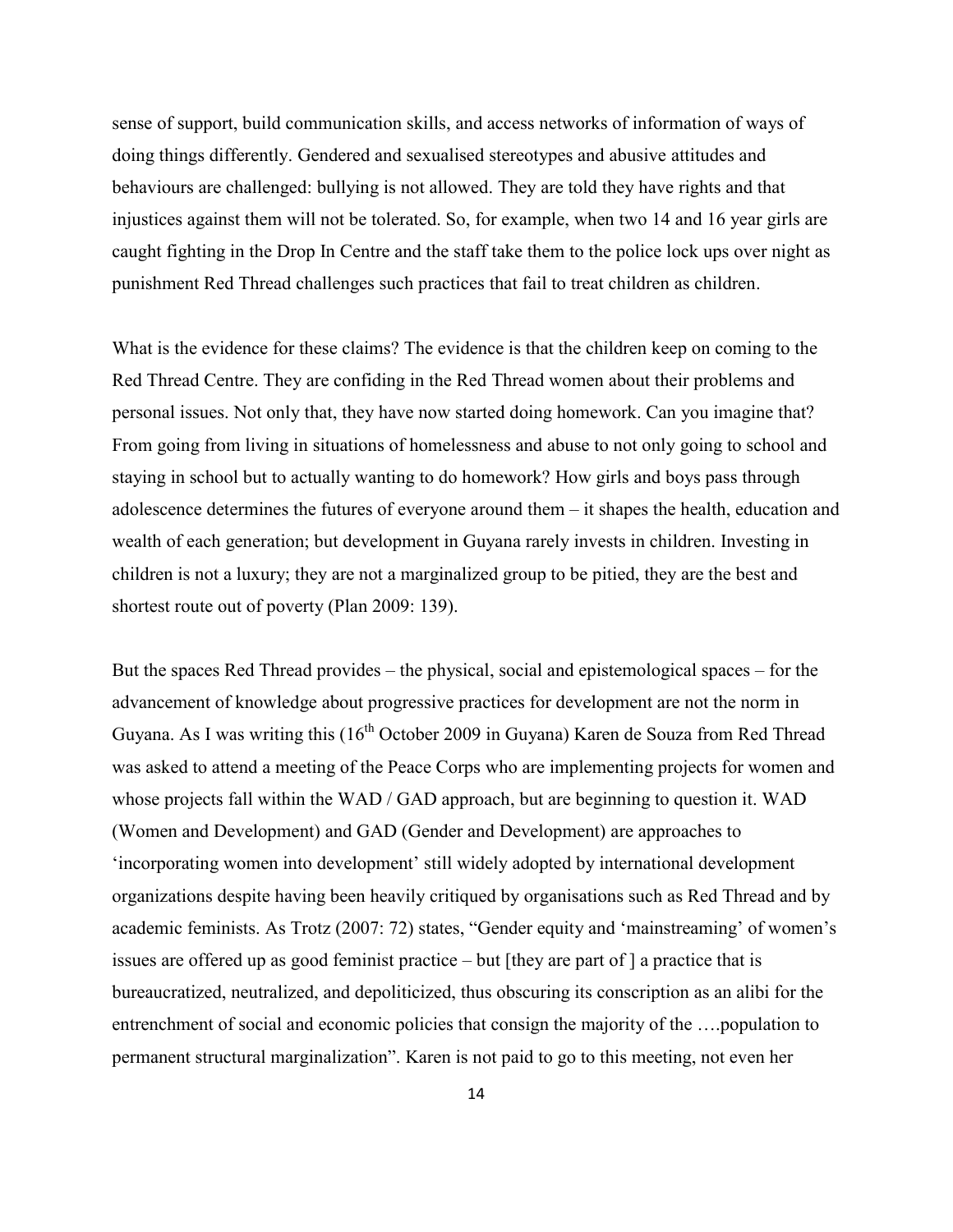transportation; it is assumed she is available, that her knowledge and time can come free, that she will question the framework, yes, but that there are indeed no problematic aspects of her being asked to attend a meeting to discuss the projects of 12 US volunteers. And moreover, whether it be the Peace Corps or VSO or CIDA or DIFD or UNIFEM or UNICEF or any of the many other bilateral, multilateral or local organizations working in Guyana, "[t]here is no overall coordination around work on gender within the donor community" (Watkins *et.al.* 2007: 25).<sup>xxiv</sup> Despite decades of development interventions on behalf of women – WID, WAD, GAD, Empowerment – in Guyana they remain piecemeal, small scale, and technical interventions, while the 'women and development' industry goes from strength to strength (Pearson 2005). Absolutely unbelievable.

#### **Conclusion: What passes for development in Guyana?**

It seems to me that what passes for development in Guyana is less about the tooth fairy and more about the **Whore of Babylon**. The Whore of Babylon is a Christian allegorical figure of evil mentioned in the Book of Revelations in the Bible. At times she has been identified as Rome or Jerusalem, or as I use it here, as a recurrent theme associated with the corrupting power of materialism and the love of money. In Guyana the interests of the technocratic and managerialist elite align with those of international capital. Post-colonial state managers, multilateral and bilateral development agencies (the World Bank, the IMF, the WTO), aid agencies, NGOs, consultants, and private sector organisations such as banks, are the personal and institutional beneficiaries – the Whore of Babylon, shoring up and sustaining the (false) promise of development as a, "sphere of professional, organisational, and entrepreneurial activity" (Nandy 2002: 174).

Notwithstanding the engagement of so many elements of the development industry in Guyana what is being produced is not development but chaos (see Austin 2007). As early as 1995 the Human Development Index Report revealed that Jamaica and Guyana had fallen in the ranking of human development by more than any other developing country in the world……Guyana was thirtieth in 1970: in 1995 it ranked at 50" (Levitt 2007: 357). The 2009 Human Development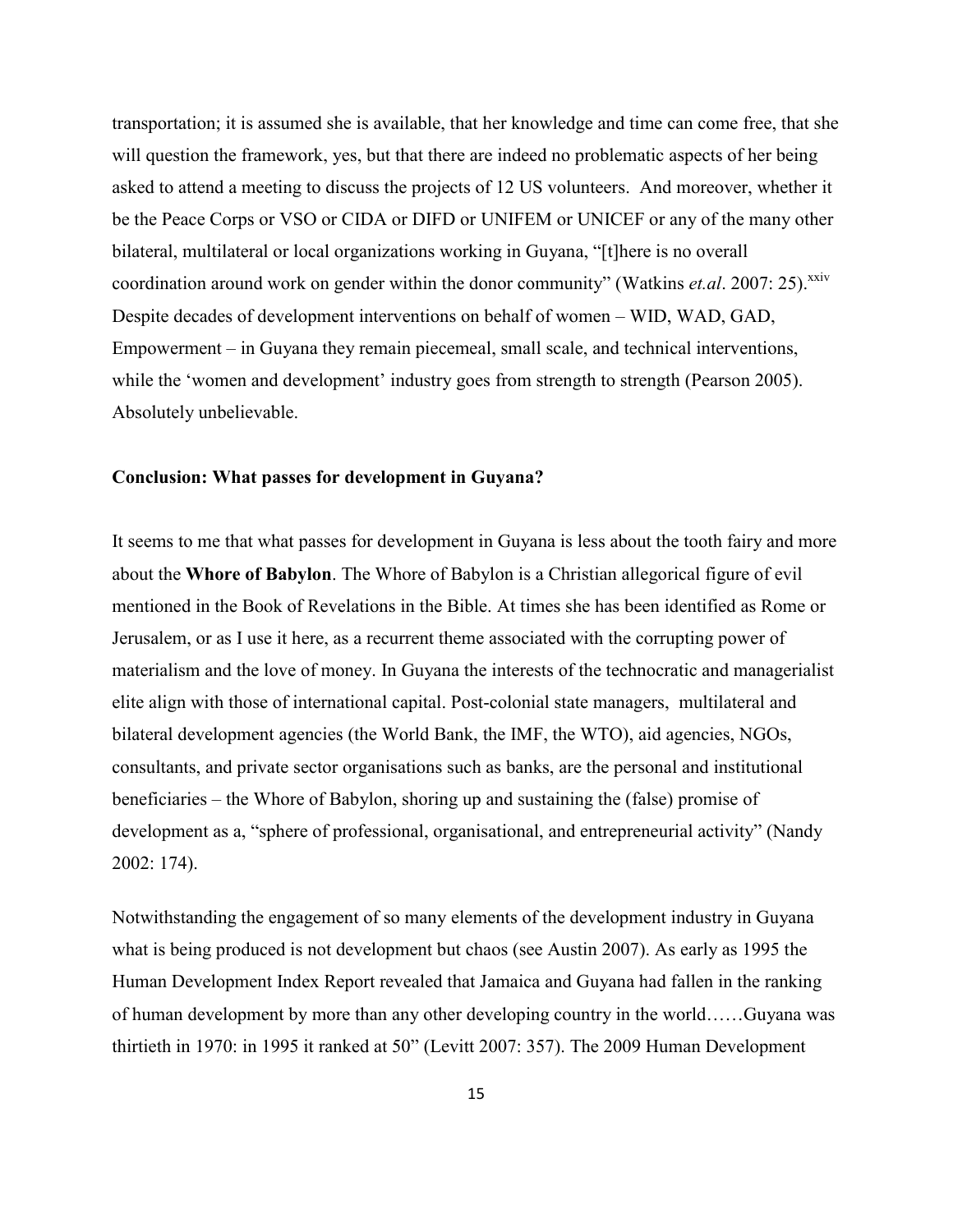Index ranks Guyana as #114 out of 182 countries (UK is 21, Haiti 149<sup>th</sup> and Palestine 110<sup>th).xxv</sup> As the development economist Cari Levitt (2007: 327) states: "The right to development has been subordinated to the rights of investors, fortified by the trade-enforceable regime of the World Trade Organization, and an ever growing list of economic and political conditionalities attached to official development finance". As a result development has not been conducted with the interests of Guyanese people in mind. Instead of pursuing the development of local economic activities, those activities that would produce the largest profits for investors – the extraction of minerals and forest products, with no value added – have been enacted. The result has been a plunge in the standard of living of the majority of the population, causing many to leave. Indeed, there has been a steady contraction of the Guyanese economy since the 1970s (with the exception of 1991-94) (Watkins *et.al*. 2007) leaving it in a fragile state. It has problems meeting the Millennium Development Goals with debt servicing, rising oil prices, changes in terms of trade, especially for sugar, and limited economic diversification. The money supply has been drying up with the arrest (in the USA) of illegal drug traders, the introduction of VAT (at 16%) in 2007, and the cancellation of the HIPC (Highly Indebted Poor Country) debt relief programme between the government and the Inter-American Development Bank, which has reduced the level of aid available.

The poor have had to make the largest adjustments especially as there has also been a decrease in remittances due to the current financial crisis. And while poverty is feminized, it is males whose employment opportunities are currently being restricted (with the restructuring of the sugar industry (Indian men) and the decline of bauxite production (African men). Bauxite, forestry and gold mining have attracted some foreign direct investment (FDI), but this has fallen off this decade due to the perceived vulnerability of Guyana as a SIDS<sup>xxvi</sup> and the problems of trying to privatise electricity, water and communications, which have also resulted in an increase in the cost of services. The nature of crime has also both changed and increased since the mid 1980s, with the post SAP era of economic depression, the boom in drug consumption in the USA, especially cocaine, the influences of organized crime in the region, the (possible?) impact of criminal deportees on levels of crime, and the increased involvement of young people as both victims and perpetrators of violent crime (Kambon and Henderson 2008).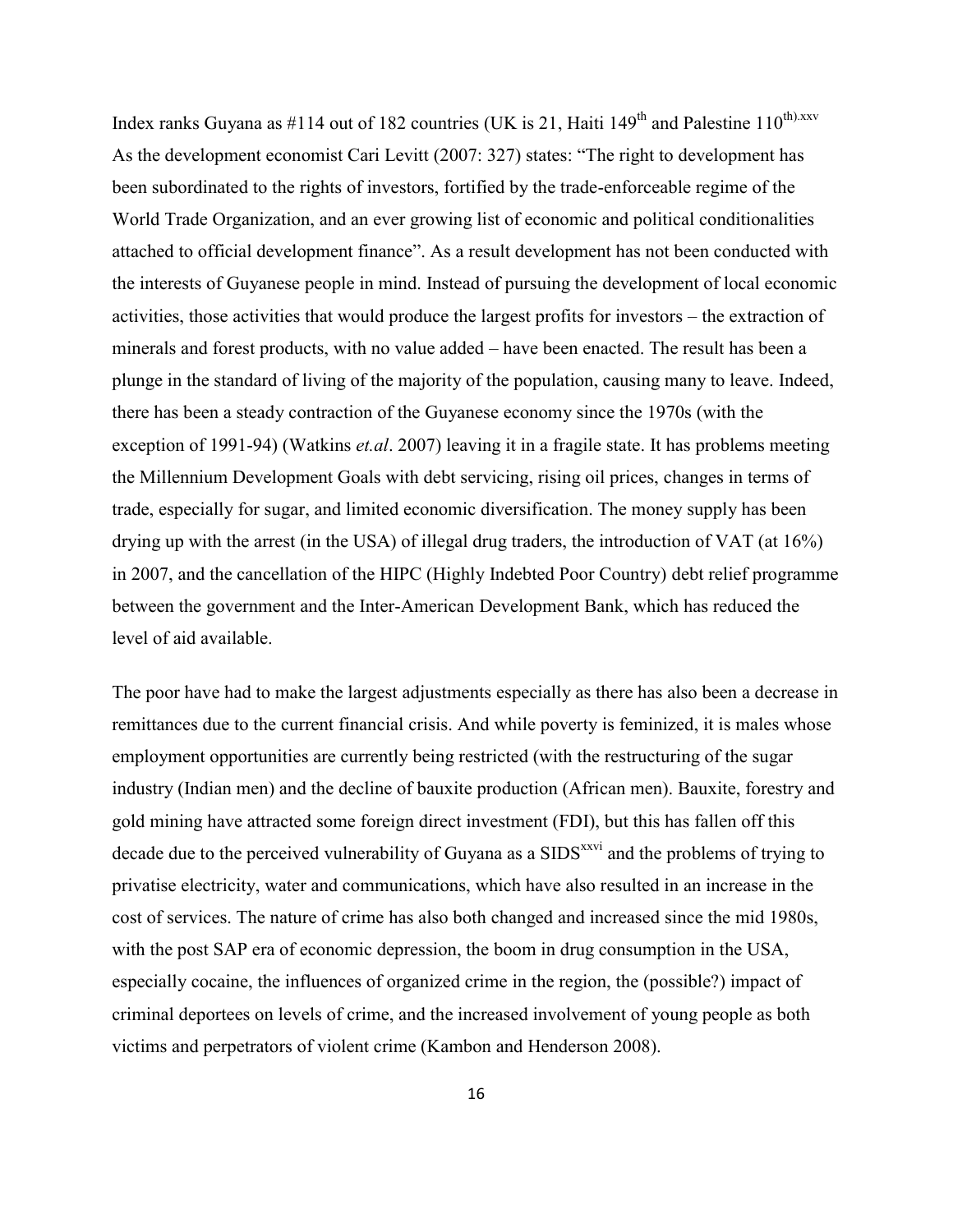In the thirty years I have been visiting the country basic social services - water, sanitation, electricity, health care and education – are still malfunctional; blackouts are still common, water supply is erratic, whole areas of Georgetown still have no sanitation system, all sectors of health care suffer from a chronic shortage of personnel, as does the education system, once the jewel in Guyana"s crown. Those who can afford to do so have migrated, leaving a society characterized by social disintegration, where many turn to religion for salvation: most households have little or no security, including protection from crime, economic and natural disasters and are afforded few opportunities to participate genuinely in development processes (see Melville and Wint 2007) that provide for the realization of self dignity, respect, and self esteem. What many do have instead is the emotional humiliation of dependency and the moral pain of having to make choices – as Nichola noted, of mothers having to decide whether to use what little money they have for food or sending their children to school.

Red Thread has engaged in many civil protests over everyday living conditions that have held the government to public account on its promises to deliver development (see Trotz 2007) most recently around the imposition of VAT, police violence and lawlessness, and its failure to pass the new Sexual Offences Bill (to mention just a few). Red Thread"s engagements arise from its understandings of the sensibilities that inform the basis of women"s labour in processes of social reproduction<sup>xxvii</sup> - the resourcefulness, resilience and creativity of Guyanese women that has carried the country through its many crises - and not from neoliberal notions of fiscal responsibilities or the sanitised technical speak of "stake holders", "good governance", "WID", "WAD" or "GAD", or through the epistemic violence performed through development categories of "Third World woman", or even "feminism". In this sense, epistemological framings, or how we know development, are understood by Red Thread not as, "a fixed architecture of knowledge production but as achieved labour and worldly practice" (Stoler 2008: 350), based upon the ethical imperative of keeping hope alive. Their work points to "hopeful geographies" (Gibson-Graham 2008), of the alternative spaces of development that can emerge from agency that engages with a politics of the possible.

Contemporary discourses about what can and should be done in the name of development in Guyana form a battleground where various flows – institutional and bodily - of what matters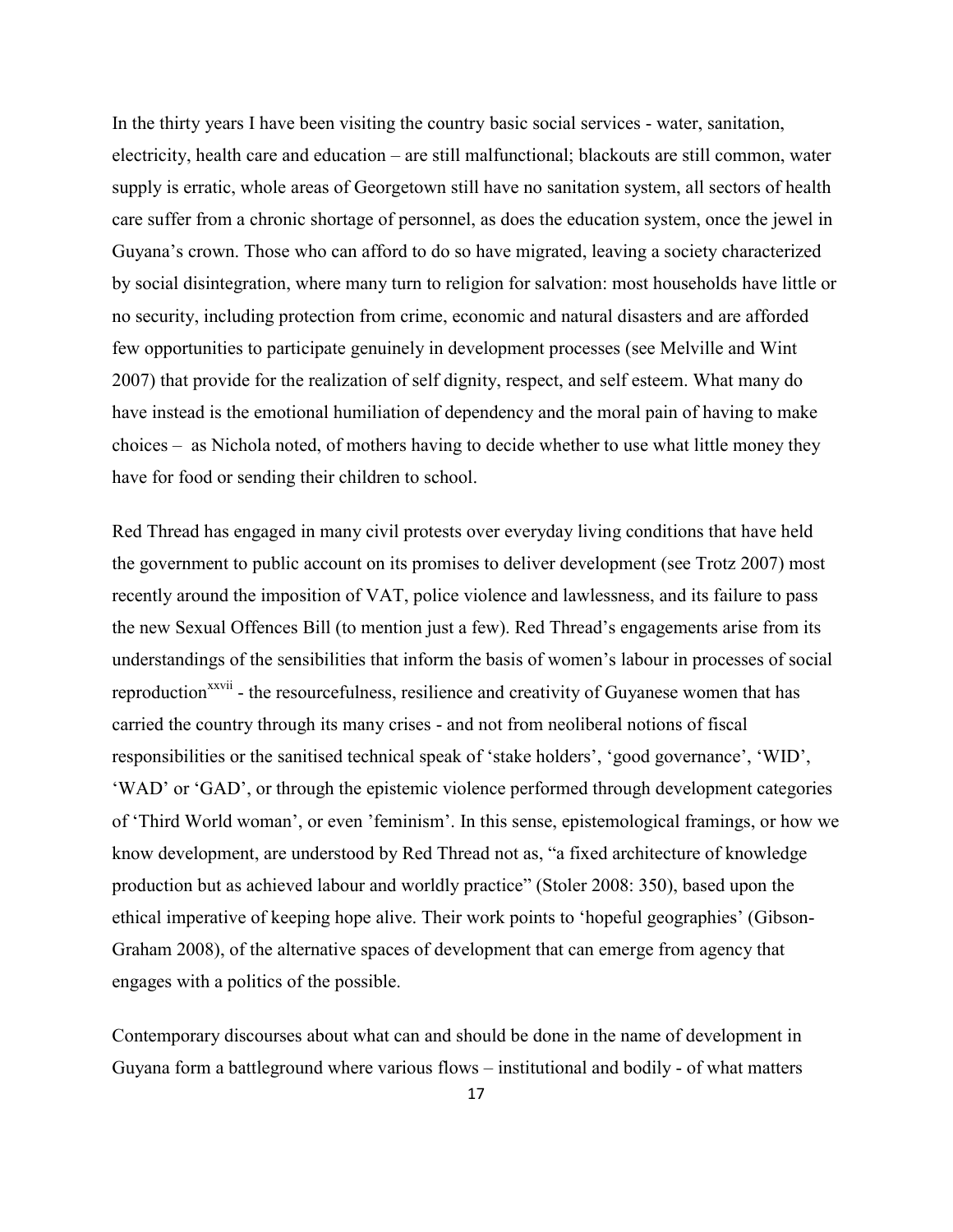clash up against each other, it is a battle between making choices based on an ethics of concern for all versus the Whore of Babylon. It behoves us as academics that we find a positioning  $-a$ political vantage point, a social location – from which we can discern what is credible, believable, plausible, and sincere, versus what is unbelievable and incredible.

#### **Acknowledgements**

I would like to thank Karen de Souza, Katie McDonald and Leeann Townsend for their astute comments and timely reminders. The usual rejoinders apply.

### **References**

Austin, D. (2007) "Development, Change and Society: An Interview with Kari Levitt" Race and Class 49 (2): 1-19.

Attenborough, D. (1948) "Expedition to British Guiana". Timehri: The Journal of the Royal Agricultural and Commercial Society of British Guiana 28: 32-36.

Attenborough, D. (1956) Zooquest to Guyana (London).

Caribbean Community (2002) Report of the Caricom Regional Task Force on Crime and Security (Georgetown: Caricom).

Crush, J. (ed.) (1995) The Power of Development (London: Routledge)

Das, M. (1996) Defining Poverty in the Guyanese Interior: Notes from a Field Visit to Moruka. Defining Poverty Monograph Series No.1 (Georgetown: UNDP).

De Weever, G.E.L. (1932) The Children's Story of Guyana (Georgetown: Argosy Bookshop). Educare Guyana (2008) Child Labour in Guyana: A Descriptive Analysis of Recent Findings (Partners of the Americas, United States Department of Labour: Washington, DC). Gibson – Graham, J. K. (2008) "Diverse Economies: Performative Practices for "Other Worlds"." Progress in Human Geography 32 (5): 613-632.

Gilroy, P. (1993) The Black Atlantic: Modernity and Double Consciousness (London: Verso) Jennings, Z. (1998) Nipped in the Bud: Young Guyanese Adults and their Functional Illiteracy (Education and Development Services: East Bank Demerara, Guyana).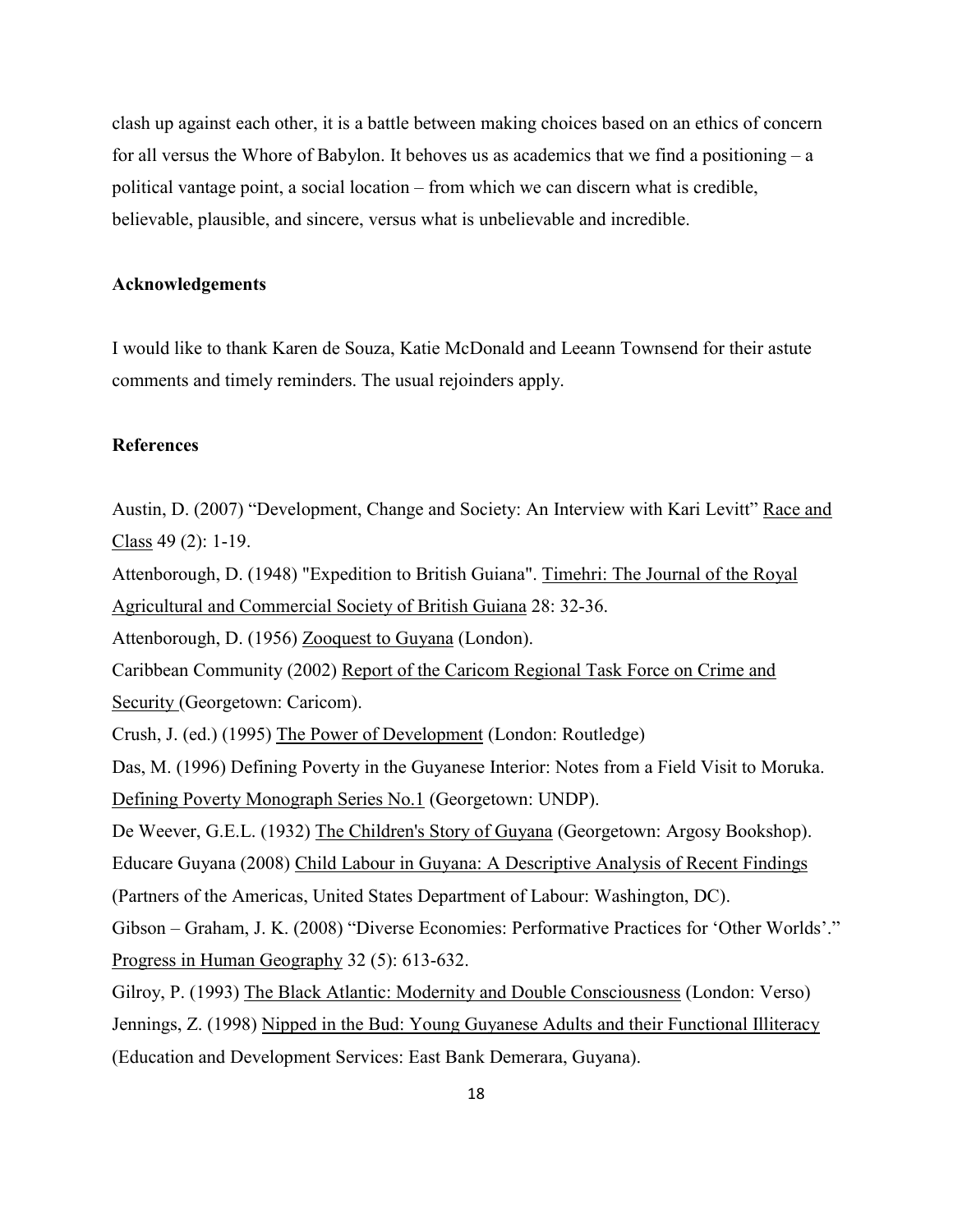Kambon, A. and Henderson, G. (2008) Exploring Policy Linkages between Poverty, Crime and Violence: A Look at Three Caribbean States". ECLAC Studies and Perspectives Series No. 8 (New York: United Nations).

Kamugisha, A., Trotz, A. (2007) "Editorial" Race and Class  $49$  (2):  $i - iv$ .

Katz, C. (2001) "Vagabond Capitalism and the Necessity of Social Reproduction" Antipode 33: 709-728.

Kempadoo, K. (2007) "The War on Human Trafficking in the Caribbean" Race and Class 49  $(2):79-85.$ 

Kothari, R. (1993) Poverty: Human Consciousness and the Amnesia of Development (London: Zed Books).

Leonard, F. (1997) "The Development Game" Post- Development Reader (London, Zed Books), pp. 263-273.

Levitt, K. (2005) Reclaiming Development. Independent Thought and Caribbean Community. (Kingston, Jamaica: Ian Randle Publishers).

McGregor, A. (2009) "New Possibilities? Shifts in Post-Development Theory" Geography Compass 3: 1-15.

McKittrick, K., Peake, L. (2005) "The Difference that Difference(s) make to Geography" in

Castree, N., Rogers, A., and D. Sherman (eds.) Questioning Geography. Essays on a Contested Discipline.(Oxford: Blackwell), pp.39-54.

Marcus, J. *et.al.*. (on behalf of Red Thread Women's Development Programme) (2004) "You Talking "bout everyday story": An Exploratory Study on Trafficking in Persons in Guyana (Georgetown, Guyana: International Office on Migration) 80pp.

Melville, J. and Wint, E. (Eds) (2007) A New Perspective on Poverty in the Caribbean: The Strength of a Participatory Approach. (Kingston, Jamaica: Ian Randle Publishers)

Mentore, G. ( 2007) "Guyanese Amerindian Epistemology: The Gift from a Pacifist Resurgence" Race and Class 49 (2): 57-70.

Ministry of Health (MOH), Guyana Responsible Parenthood Association (GRPA) and ORC Macro (2005) Guyana HIV / AIDS Service Provision Assessment Survey 2004 (Maryland, USA: USAID).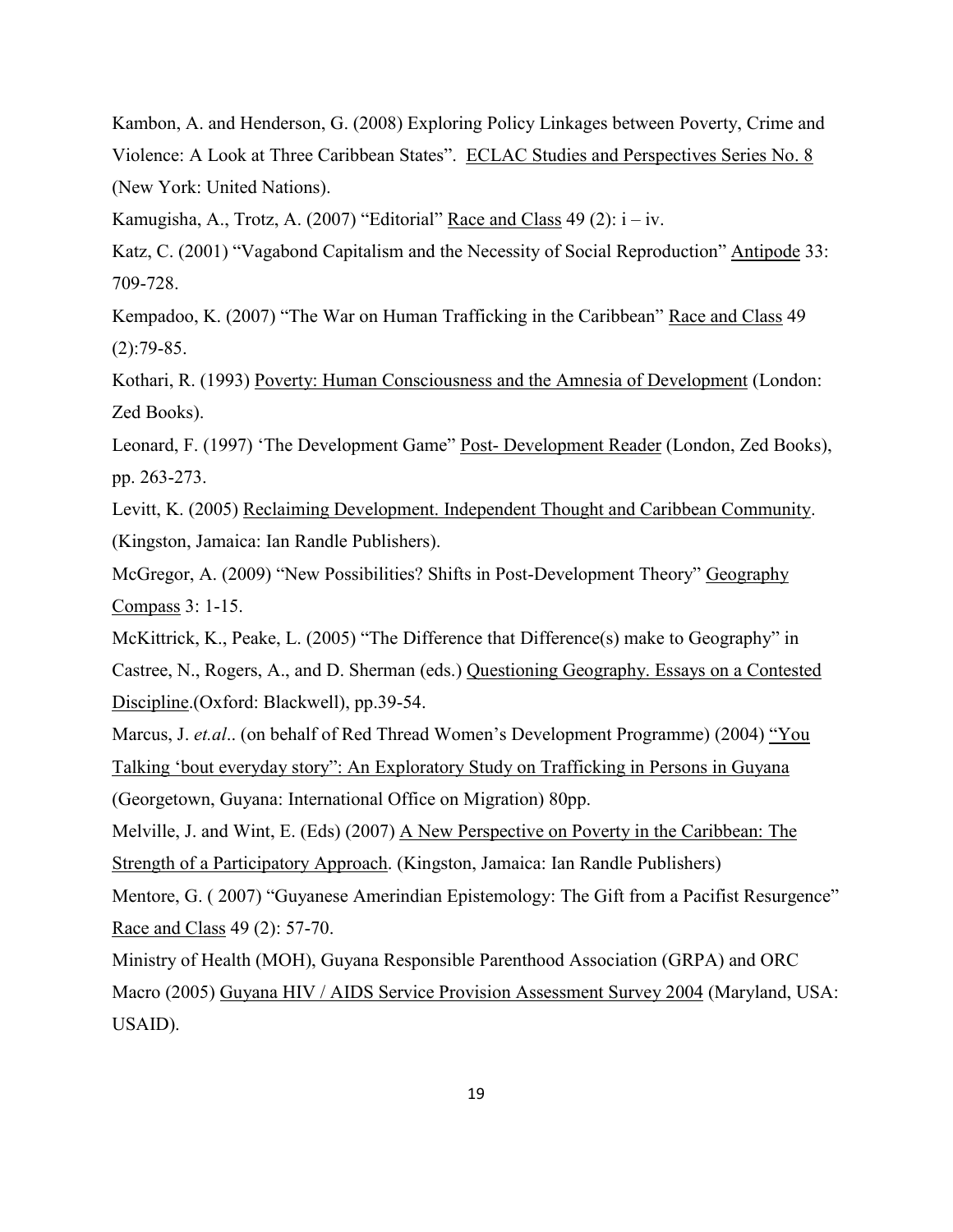Ministry of Labour, Human Services and Social Security (2006) Policy Framework for Orphans and Vulnerable Children in Guyana 2006 (Georgetown: Government of Guyana)

Nandy, A. (2002) The Romance of the State and the Fate of Dissent in the Tropics. (Oxford : OUP).

Peake, L. and de Souza, K. (2010) "Feminist Academic and Activist Praxis in Service of the Transnational" in Nagar, R., Swarr, A. (eds) Critical Transnational Feminist Praxis (Minneapolis: University of Minnesota Press), pp.105-123.

Peake, L. and A. Trotz (1999) Gender, Place and Ethnicity: Women and Identities in Guyana (London: Routledge).

Peake, L. (on behalf of Red Thread Women"s Development Programme) (2000) Women Researching Women: Methodology Report and Research Projects on the Study of Domestic Violence and Women"s Reproductive Health in Guyana (Georgetown, Guyana: Inter-American Development Bank) 300pp.

Pearson, R. (2005) "The Rise and Rise of Gender and Development". Kothari, U. (ed.) A Radical History of Development Studies: Individuals, Institutions and Ideologie*s***,** London: Zed Books), pp.157-179.

Plan (2009) Because I am a Girl. The State of the World's Girls 2009. Girls in the Global Economy: Adding it all up. (Plan International).

Raleigh, S.W. (1596) The Discoverie of the Large, Rich and Bewtifiul Empyre of Guiana 1596**.** (Amsterdam).

Red Thread (1999) ""Givin" lil bit for lil bit": Women and Sex Work in Guyana" in Kempadoo, K. (ed.) Sun, Sex and Gold: Tourism and Sex Work in the Caribbean. (Boulder, CO: Rowman and Littlefield), pp.263-290.

Rodney, W. (1981) A History of the Guyanese Working People,1881-1901 (Baltimore, MD: The John Hopkins University).

Schomburgk, R. (1923) Travels in British Guiana, 1840-1844 2 Vols. Trans. Walter E. Roth. (Georgetown: Daily Chronicle).

Schomburgk, R. (1840) A Description of British Guiana, Geographical and Statistical (Hall Court, London: Simpkin, Marshall & Co., Stationers). [Reprinted Cass Library of West Indian Studies, No. 10, London: F. Cass, 1970]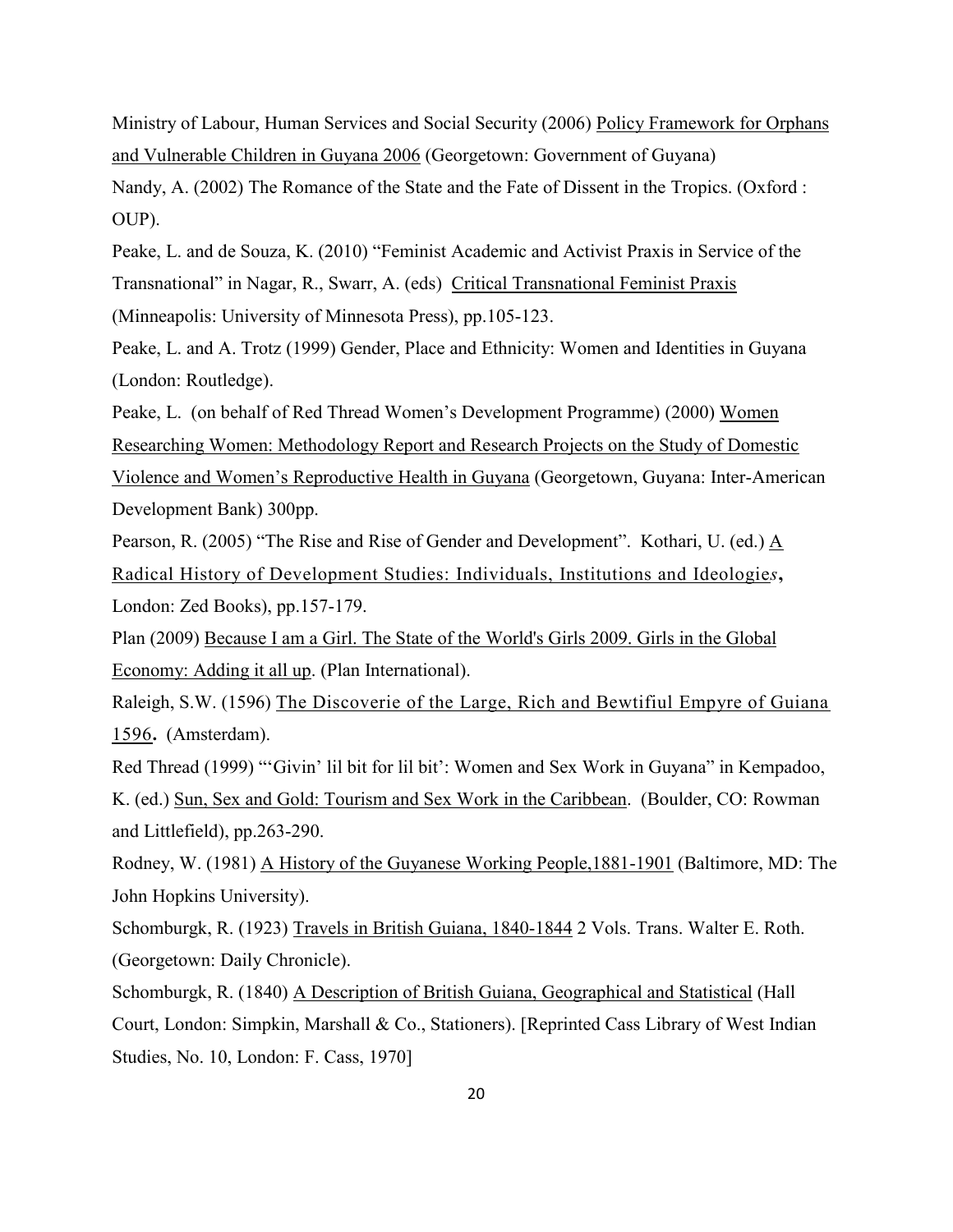Schomburgk, R. (1841a) "Report of the Third Expedition into the Interior of Guyana, Comprising the Journey to the Sources of the Essequibo, to the Caruma Mountains and to Fort San Joaquim on the Rio Branco in 1837-38". Journal of the Royal Geographical Society 10: 159- 190.

Schomburgk, R. (1841b) "Journey from Fort San Joaquim on the Rio Branco to Roraima, and thence by the Rivers Parima and Merewari to Esmeralda on the Orinoco, in 1838-39." Journal of the Royal Geographical Society 10: 191-247.

Schomburgk, R. (1841c) "Journey from Esmeralda on the Orinoco to San Carlos and Moura on the Rio Negro, and thence by Fort San Joaquim to Demerara, in the spring of 1839." Journal of the Royal Geographical Society 10: 248-267.

Silvey, R (2009) "Development and Geography: Anxious Times, Anaemic Geographies, and Migration" Progress in Human Geography 33 (4): 507-515.

Stoler, L.A. (2008) "Epistemic Politics: Ontologies of Colonial Common Sense" The Philosophical Forum :349-361.

Strecher, M. (1999) "Magical Realism and the Search for Identity in the Fiction of Murakami Haruki", Journal of Japanese Studies, 25 (2): 263-298.

Trotz, A. (2007) "Red Thread: The Politics of Hope in Guyana" Race and Class 49 (2): 71-79.

Watkins, F., Neville, S., Mondesire, A., Harris, S (eds.) (2007) DFID Caribbean Gender Audit (Guyana and Jamaica: Social Development Direct), 62pp.

Watts, M.J. (2000) "Development".Johnston R.J., D. Gregory, G. Pratt, M.J. Watts, D.M. Smith. (eds) Dictionary of Human Geography. Oxford: Blackwell.

 $\overline{a}$ 

<sup>&</sup>lt;sup>i</sup> Here is what Walter Rodney, the Guyanese academic and activist had to say about the carving out of the Guyanese coast, the vast proportion of which lies below sea level:

The Venn Sugar Commission of 1948 estimated that each square mile of [sugar] cane cultivation involved the provision of forty-nine miles of drainage canals and ditches and sixteen miles of the higher level of waterways used for transportation and irrigation. The Commission noted that the original construction of these waterways must have entailed the moving of at least 100 million tons of soil. This meant that slaves moved 100 million tons of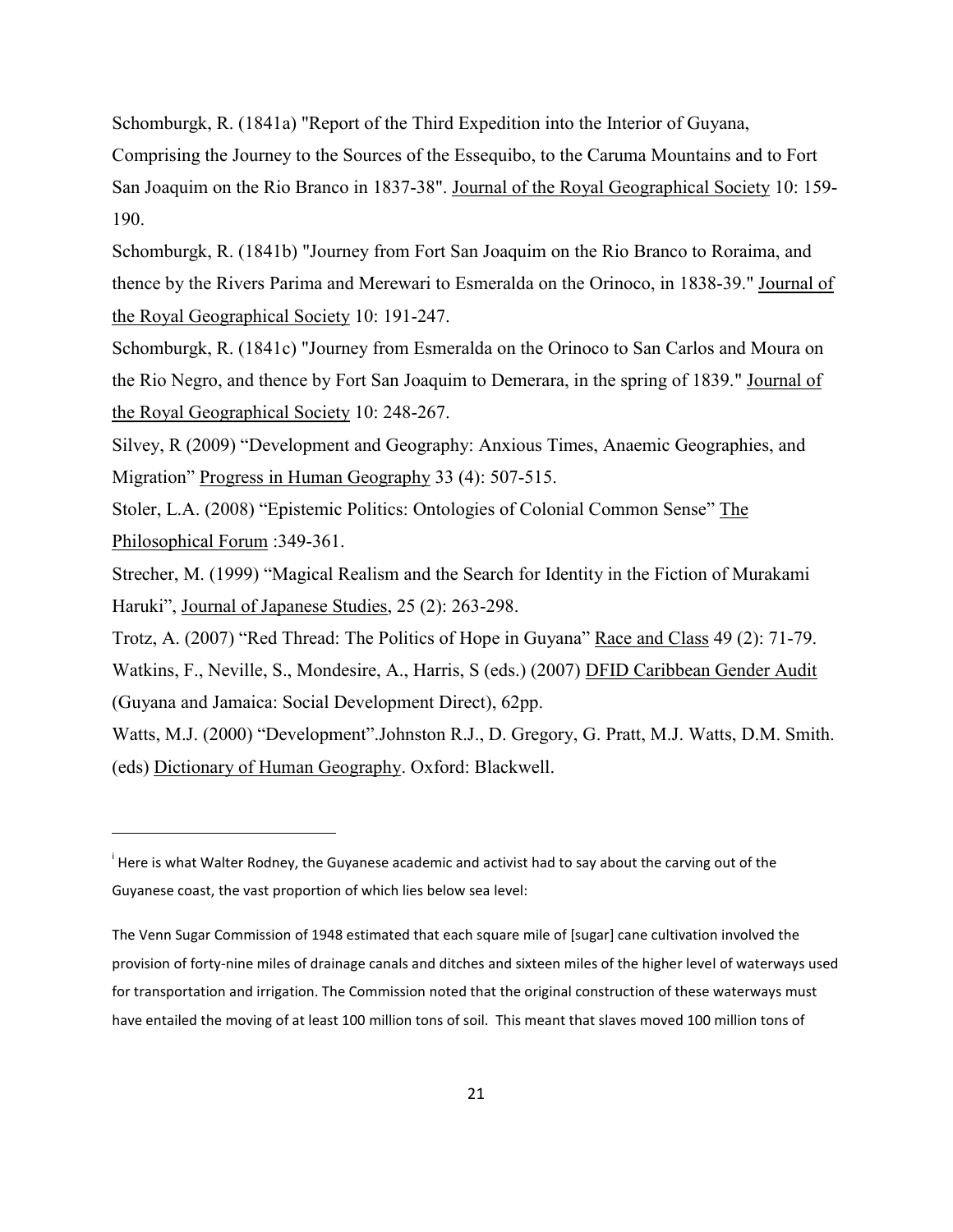heavy, water-logged clay with shovel in hand, while enduring conditions of perpetual mud and water (Rodney 1981: 2).

" The majority of Amerindian peoples speak one or more Amerindian languages as well as English.

 $\overline{a}$ 

iii The current concept of development emerged after the Second World War with President Truman's programme of international 'fair dealing' but the term 'development' first came into the English language in the  $18<sup>th</sup>$  century, meaning 'unfolding'; this association with evolution and linear notions of progress has been hard to shake off (Watts 2000).

 $\frac{1}{10}$  Jonathan Crush (1995) among others has argued that the discourse of development, "the forms in which it makes its arguments and establishes its authority, the manner in which it constructs the world, are usually seen as selfevident and unworthy of attention", although there is now a large literature from post–modern and post-colonial scholars that have drawn attention to modes of establishing expertise and authority, the power relations it underwrites and the forms of knowledge it produces. See also McGregor (2009) and the issues of the Singapore Journal of Tropical Geography (2005) 26 (1) and (2).

 $^{\text{v}}$  Kothari (1993) goes so far as to claim that its now hegemonic status in the twenty first century is such that we can think of development as the new fundamentalism. Leonard (1997: 270) goes further: "Development, as in Third World development, is a debauched word, a whore of a word. Its users can't look you in the face…It is an empty word which can be filled by any user to conceal any intention, a Trojan horse of a word. It implies that what is done to people by those more powerful that themselves is their fate, their potential, their fault....".

v<sup>i</sup> The tooth fairy is a mythical character depicted as a fairy that gives a child money or gifts in exchange for a baby tooth that has fallen out and typically placed under their pillow at night while they sleep.

vii The inadequacy of such models of development is probably best illustrated by the inability of the PRSP in Guyana to respond to the 2005 flood, to lives being lived in crisis.

viii Development has all been used to justify violence and injustice through the imposition of unequal sacrifices to extract external surplus by agencies such as the market and the state.

 $\frac{1}{10}$  The vast bulk of the drug trade in the Caribbean is fuelled by cocaine. As a transhipment point Guyana serves the USA, Canada and Europe with most cocaine coming from Columbia, Venezuela and Brazil. There is no one organised ring but a number of loosely connected networks (Caribbean Community 2002).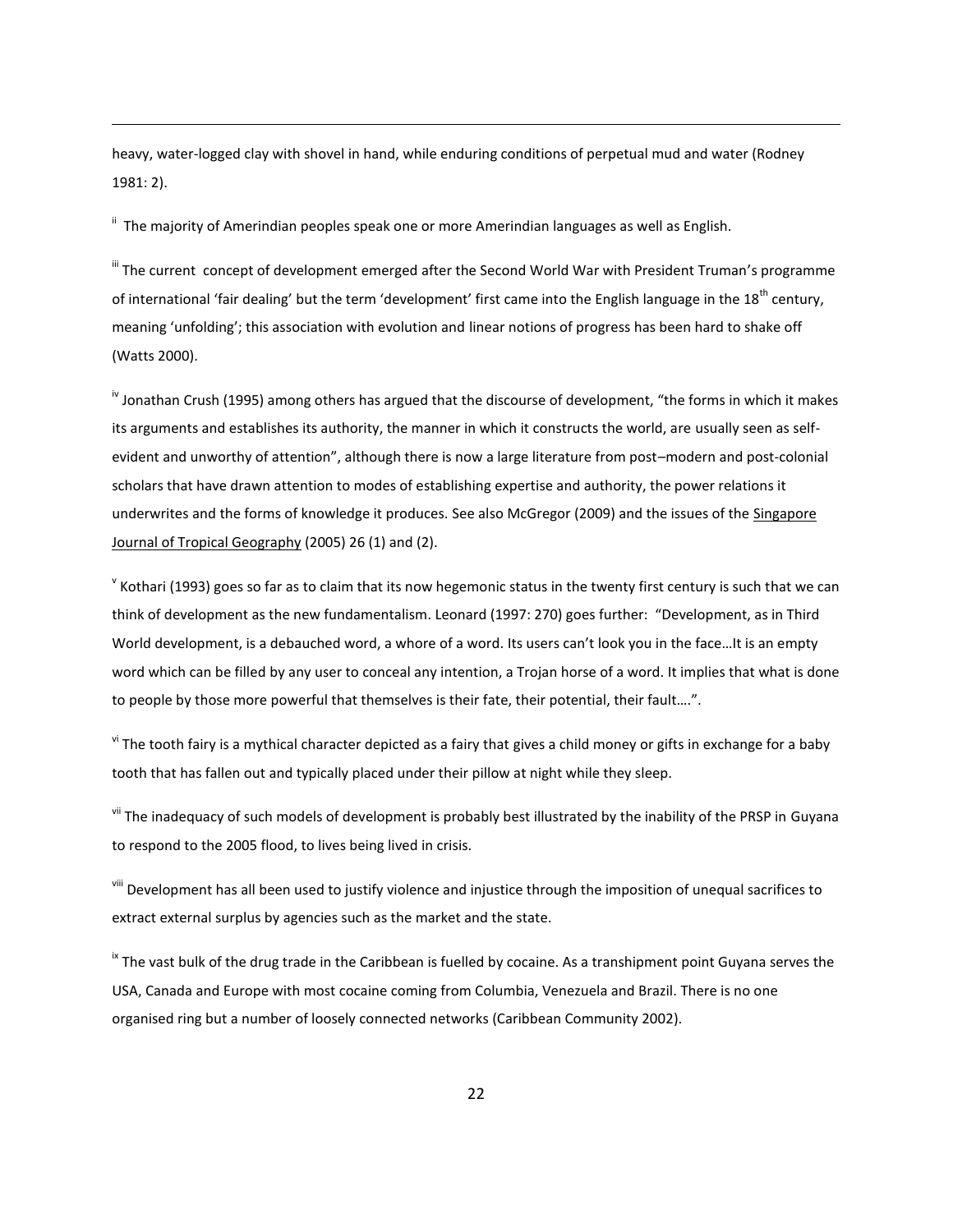<sup>x</sup> Poverty is not basically an economic problem; "it is a state of social, political, psychological and existential being that defines the human condition at a given point in history" (Kothari 1993:1) that has grown out of the international contradictions of capitalist development.

<sup>xi</sup> In 1999 a UNDP survey showed that 36% of the population lived in absolute poverty on less than US\$1.40 per day, 78% of whom lived in rural interior areas (UNDP 1999) and that 85% of Amerindian people live in poverty (Ministry of Labour 2006).

<sup>xii</sup> But invariably alcohol is available.

 $\overline{a}$ 

xiii Although legally girls can inherit land and property, the gendered division of labour, meaning girls conduct housework but boys rarely do, and early motherhood is cutting off girls from education and economic opportunities. Immersion in unpaid housework sets the standard for what girls can do, and how they perceive themselves.

<sup>xiv</sup> The current 'panic' in the Caribbean over trafficking, especially trafficking of girls and women into the sex trade, is related US foreign policy. Annual reports have to be made by Caribbean governments to the US State Department over unregulated migration and forced labour and their strategies to deal with these issues. Countries are ranked annually into three tiers, with those in the lowest tiers threatened with economic sanctions. Guyana is currently in Tier 2 and since 2004 it has enacted anti-trafficking laws (Kempadoo 2007).

xv In a study conducted by Red Thread on sex work (Marcus *et al* 2004) trafficking in persons for the purposes of sexual exploitation was found to be widespread involving mostly young Amerindian girls from riverain or interior areas. Trafficking of all girls and women into mining areas in the interior also takes place. And it is a trade increasingly becoming a pan Caribbean one. See also Red Thread (1999), Peake and Trotz (1999), Peake (2000) and Peake and de Souza (2010) for further Red Thread based research.

<sup>xvi</sup> The GDI is a human development index developed by the UNDP which measures levels of inequalities between men and women across countries.

<sup>xvii</sup> This would suggest a figure in the 70s percentage range for standard of literacy in the country (Jennings 1998).

<sup>xviii</sup> Children can leave school at age 14 % but are expected to stay on until 16, to complete fifth form.

xix Current labour force participation is at about 55% as well as problems of underemployment and unemployment (with unemployment of women being double that of men (DFID 2007)), and especially among young people. It is